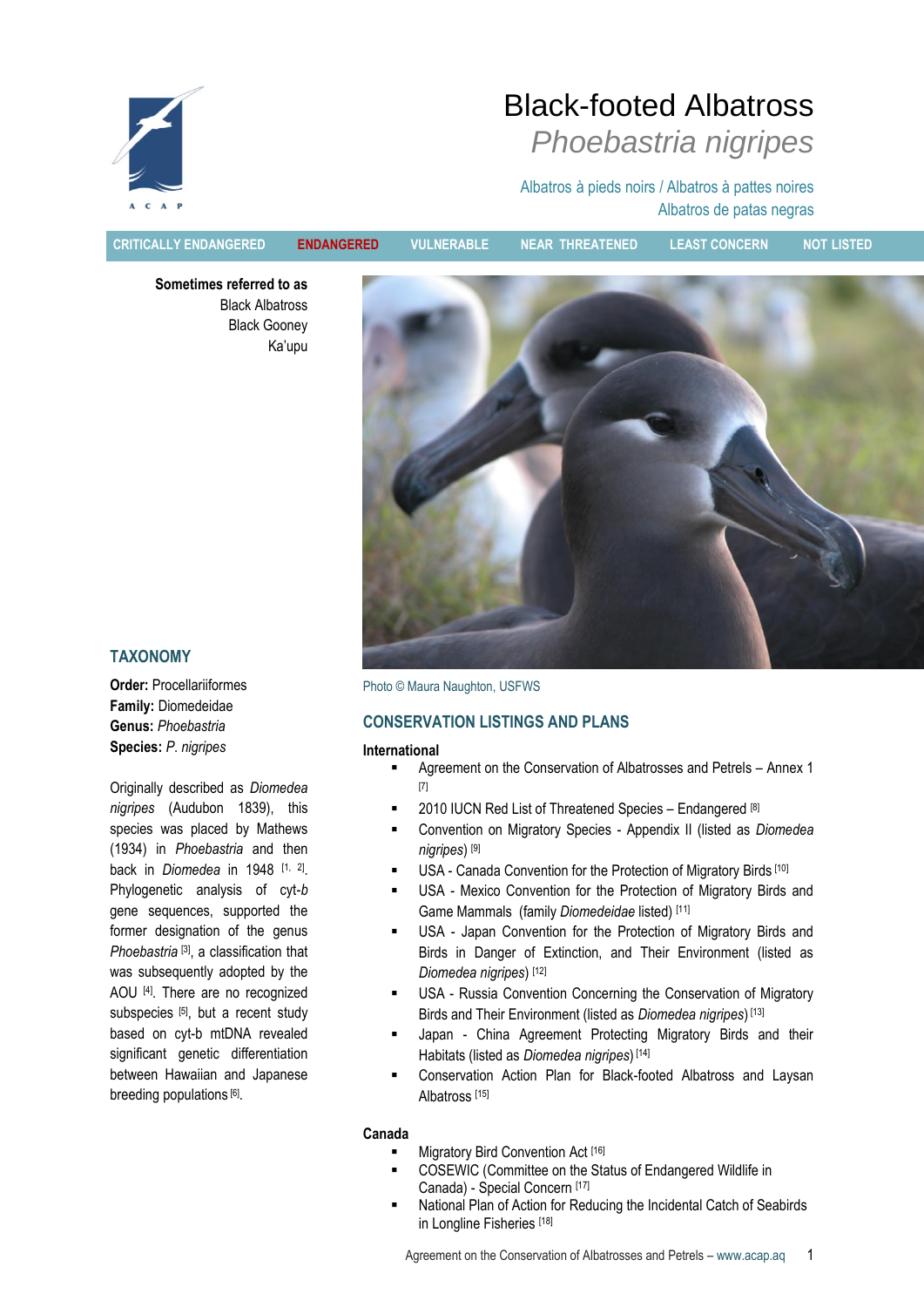### **China**

Law of the People's Republic of China on the Protection of Wildlife [19]

#### **Japan**

- Wildlife Protection and Hunting Law [20]
- **Japan's National Plan of Action for Reducing Incidental Catch of Seabirds in Longline Fisheries** [21]

#### **Mexico**

■ Norma Oficial Mexicana NOM-059-ECOL-2001 - Threatened (Amenazada)<sup>[22]</sup>

#### **Russia**

On the Protection and Use of Wild Animals [19]

#### **Taiwan (Chinese Taipei)**

**Taiwan National Plan of Action for Reducing the Incidental Catch of Seabirds in Longline Fisheries** [23]

#### **United States of America**

- **Migratory Bird Treaty Act Listed Migratory Bird [24, 25]**
- Bird of Conservation Concern<sup>[26]</sup>
- United States National Plan of Action for Reducing the Incidental Catch of Seabirds in Longline Fisheries [27]

#### **Hawaii**

**Example 2** Listed as Threatened by the State of Hawaii [28]

#### **BREEDING BIOLOGY**

*Phoebastria nigripes* is a colonial, annual breeding species; adult birds will skip breeding in some years [29]. Birds first arrive at the colonies in mid- to late October and most eggs are laid from mid-November to mid-December (Table 1). The incubation period averages 65–66 days and most eggs hatch between mid-January and mid-February [29]. Young depart the colony during June through mid-July [29, 30]. Each breeding cycle lasts about 8 months. Juvenile birds return to the island at  $3-4$  years of age  $[29]$ . The youngest recorded breeding is at 5 years of age and average age at first breeding is 7 years [29, 31].



Photo © Marc Romano, USFWS

# Table 1. *Breeding cycle of* P. nigripes.

|                           | Sep | Oct | Nov | <b>Dec</b> | Jan | Feb | Mar | Apr | May | Jun | Jul | Aug |
|---------------------------|-----|-----|-----|------------|-----|-----|-----|-----|-----|-----|-----|-----|
| At colonies               |     |     |     |            |     |     |     |     |     |     |     |     |
| Egg laying                |     |     |     |            |     |     |     |     |     |     |     |     |
| Incubating                |     |     |     |            |     |     |     |     |     |     |     |     |
| <b>Chick provisioning</b> |     |     |     |            |     |     |     |     |     |     |     |     |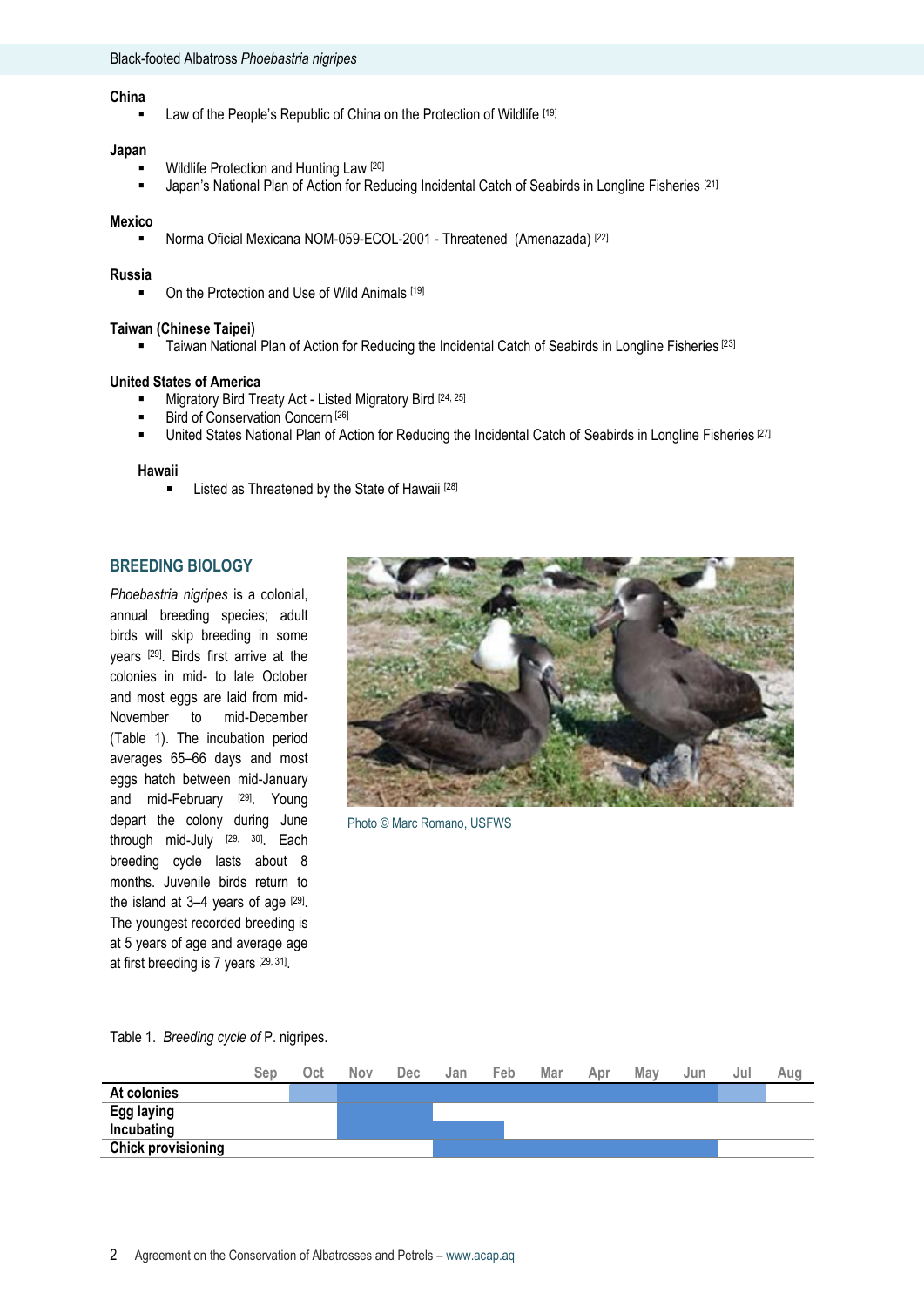# **BREEDING STATES**

Table 2. *Distribution of the global* P. nigripes *population among breeding range states*.

|                       | <b>United States</b> | Japan | <b>Mexico</b> |
|-----------------------|----------------------|-------|---------------|
| <b>Breeding pairs</b> | 95%                  | 5%    | Intermittent  |

# **BREEDING SITES**

*Phoebastria nigripes* breeds on oceanic islands across the tropical/subtropical North Pacific Ocean (Figure 1). The low coral islands of the Northwestern Hawaiian Islands (NWHI) are the core of the breeding range supporting >95% of the global breeding population (Table 2 and Table 3). Smaller colonies exist in the Izu and Ogasawara islands of Japan and on the Senkaku Islands <sup>[32, 33]</sup>. Individual pairs have attempted to breed at Wake Atoll in the central Pacific since 1996, but none have successfully fledged young [34]. The breeding range expanded into the eastern Pacific when individual pairs bred on the Mexican islands of Guadalupe in 1998 and San Benedicto in 2000<sup>[35]</sup>, however, birds have not bred at either location in recent years (R. W. Henry, University of California, Santa Cruz, pers. comm.). *Phoebastria nigripes* formerly bred on many more islands in the eastern and central Pacific (Figure 1), but colonies on Johnston Atoll, the Northern Mariana Islands, Minami Torishima, Iwo Jima, Nishinoshima, Chichijima Retto (Anijima), and several islands in the Hahajima and Mukojima rettos were extirpated and have not been recolonised (N. Nakamura, Yamashina Institute for Ornithology, pers. comm.) [32, <sup>36]</sup>. The total breeding population was estimated to be approximately 61,300 pairs in 2009 (Table 3).



*Figure 1. The approximate range of* P. nigripes *inferred primarily from shipboard surveys and band recoveries, and to a lesser extent from tracking. The boundaries of Regional Fisheries Management Organizations (RFMOs) are also shown.*

*IATTC - Inter-American Tropical Tuna Commission IPHC - International Pacific Halibut Commission WCPFC - Western and Central Pacific Fisheries Commission*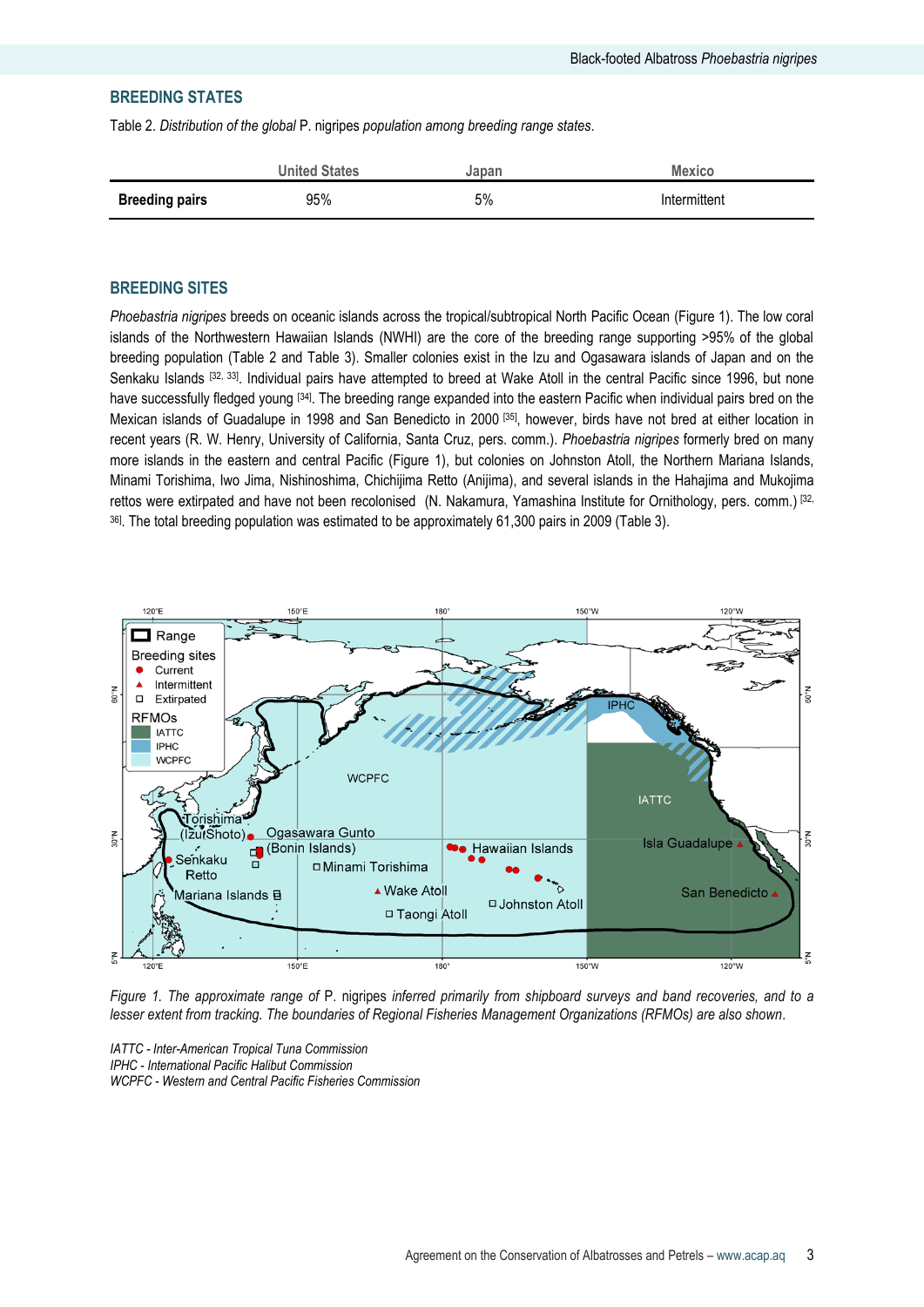Table 3. *Monitoring methods and estimates of colony size (annual breeding pairs) for active* P. nigripes *breeding sites. Table based on unpublished data from U.S. Fish and Wildlife Service (Hawaii); H. Hasegawa, Toho University (Torishima); T. Deguchi and N. Nakamura, Yamashina Institute for Ornithology (Ogasawaras); and R. W. Henry, University of California, Santa Cruz (Mexico). (see Glossary for monitoring method and reliability codes).*

| <b>Breeding site location</b>                                | Jurisdiction   | Years<br>monitored | <b>Monitoring</b><br>method | <b>Monitoring</b><br>reliability | <b>Annual breeding</b><br>pairs (last census) |        |
|--------------------------------------------------------------|----------------|--------------------|-----------------------------|----------------------------------|-----------------------------------------------|--------|
| <b>Central Pacific</b><br>Hawaii                             |                |                    |                             |                                  |                                               |        |
| Kure Atoll<br>23°03' N, 161°56' W                            | <b>USA</b>     | 2003-2007          | B                           | Mod                              | 2,3801                                        | (2009) |
| Midway Atoll<br>28°15' N, 177°20' W                          | <b>USA</b>     | 1991-2009          | A                           | High                             | 23,963                                        | (2009) |
| Pearl and Hermes Reef<br>27°50' N, 175°50' W                 | <b>USA</b>     | opportunistic      | B                           | Low                              | 6,1161                                        | (2003) |
| Lisianski Island<br>26°04' N, 173°58' W                      | <b>USA</b>     | opportunistic      | $\sf B$                     | Low                              | 2,1261                                        | (2006) |
| Laysan Island<br>25°46' N, 171°45' W                         | <b>USA</b>     | 1992-20092         | $\sf A$                     | High                             | 19,0882                                       | (2009) |
| French Frigate Shoals<br>23°45' N, 166°10' W                 | <b>USA</b>     | 1980-2009          | A                           | High                             | 4,309                                         | (2009) |
| Necker Island<br>23°35' N, 164°42' W                         | <b>USA</b>     | opportunistic      | B                           | Low                              | 1121                                          | (1995) |
| Nihoa Island<br>23°03' N, 161°56' W                          | <b>USA</b>     | opportunistic      | B                           | Low                              | 1 <sup>1</sup>                                | (2007) |
| Kaula<br>21°39' N, 160°32' W                                 | <b>USA</b>     | opportunistic      | B                           | Low                              | 3 <sup>1</sup>                                | (1993) |
| Lehua<br>22°01' N, 160°06' W                                 | <b>USA</b>     | opportunistic      | A                           | Med                              | 25                                            | (2007) |
| Marshall Islands<br><b>Wake Atoll</b>                        | <b>USA</b>     | opportunistic      | Α                           | Med                              | 0                                             | (2008) |
| 19°18' N, 166°35' E<br><b>Total</b>                          |                |                    |                             |                                  | 58,123                                        |        |
| % of all sites                                               |                |                    |                             |                                  | 95%                                           |        |
| Western Pacific<br>Izu Shoto                                 |                |                    |                             |                                  |                                               |        |
| Torishima<br>30°29' N, 140°19' E                             | Japan          | 1956-2008          | B                           | High                             | 2,1501                                        | (2003) |
| Ogasawara Gunto (Bonin Islands)                              |                |                    |                             |                                  |                                               |        |
| Mukojima Retto<br>27°40' N, 142°07' E                        | Japan          |                    | B                           | High                             | 9671                                          | (2006) |
| Hahajima Retto<br>26°39' N, 142°10' E                        | Japan          |                    | B                           | High                             | 11 <sup>1</sup>                               | (2006) |
| Ryukyu Shoto                                                 |                |                    |                             |                                  |                                               |        |
| Senkaku Retto<br>25°45' N, 123°30' E                         | Japan/PRC/ROC3 | opportunistic      | A, B                        | Low                              | 56 <sup>1</sup>                               | (2002) |
| <b>Total</b><br>% of all sites                               |                |                    |                             |                                  | 3184<br>5%                                    |        |
| <b>Eastern Pacific</b>                                       |                |                    |                             |                                  |                                               |        |
| Isla Guadalupe<br>29°02' N, 118°17' W                        | Mexico         | 2003-2008          | A, B                        | High                             | 0                                             | (2009) |
| Islas Revillagigedos<br>San Benedicto<br>19°19' N, 110°48' W | Mexico         | opportunistic      | A, B                        | Low                              | 0                                             | (2004) |
| <b>Total</b>                                                 |                |                    |                             |                                  | 61,307                                        |        |

<sup>1</sup> Estimate of breeding pairs based on a survey of chicks, adjusted for nest failure.

<sup>2</sup> Standardized count of active nests

<sup>3</sup> Senkaku or Diaoyutai Islands are disputed territory: Japan, Peoples Republic of China and Republic of China (Taiwan).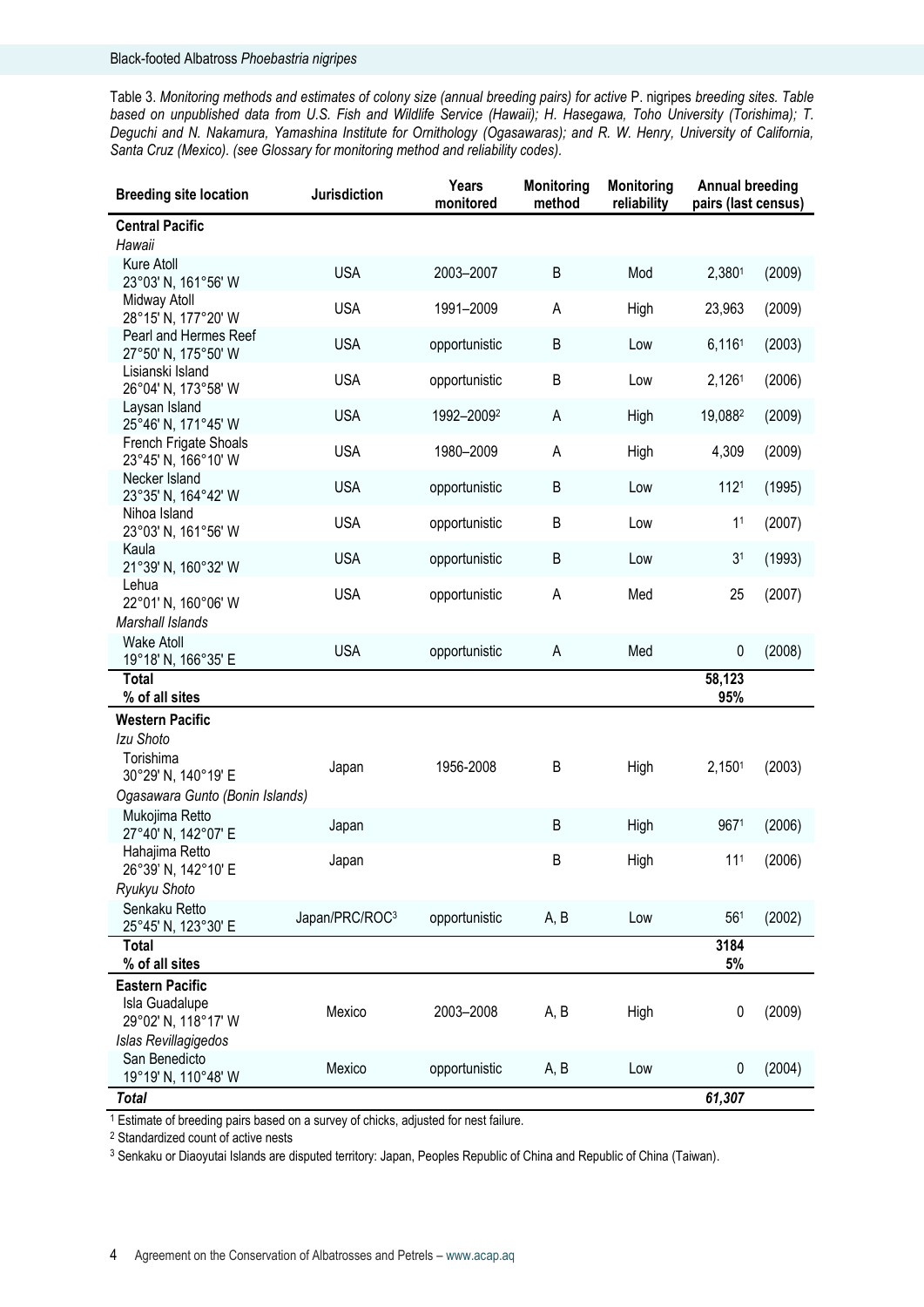# **CONSERVATION LISTINGS AND PLANS FOR THE BREEDING SITES**

#### **International**

Black-footed Albatross Colonies

**EXECONSERVATION Action Plan for Black-footed Albatross and Laysan Albatross** [15]

Ogasawara Islands, Northwestern Hawaiian Islands, and Archipiélago de Revillagigedo UNESCO World Heritage Sites (tentative) [37]

Archipiélago de Revillagigedo Biosphere Reserve

Ramsar site since 2004<sup>[38]</sup>

#### **Japan**

Torishima

- Natural Monument [39]
- National Wildlife Protected Area [40]

Ogasawara Islands

■ Ogasawara National Park [41, 42]

#### **Mexico**

Isla Guadalupe

**Isla Guadalupe Biosphere Reserve [43]** 

San Benedicto

Archipiélago de Revillagigedo Biosphere Reserve [43, 44]

#### **United States**

Northwestern Hawaiian Islands

- Papahānaumokuākea Marine National Monument (encompassing: Midway Atoll and Hawaiian Islands National Wildlife Refuges, and Kure Atoll Seabird Sanctuary) and Management Plan 2008 [45]
- Regional Seabird Conservation Plan, Pacific Region [46]

Wake Atoll

■ Pacific Remote Islands Marine National Monument [47]

#### **POPULATION TRENDS**

#### **Northwestern Hawaiian Islands (NWHI)**

Populations of all three North Pacific albatrosses were devastated by feather hunters around the turn of the 20<sup>th</sup> century [48]. In response to this destruction, the Hawaiian Islands Bird Reservation (later renamed the Hawaiian Islands National Wildlife Refuge) was established in 1909. It was unlawful to kill or molest the birds within the Reservation, which extended from Kure to Nihoa (except Midway), but there was little enforcement and feather raids continued in the Hawaiian Islands until at least 1915 [48, 49]. There are no population estimates prior to these exploitations. When Wetmore visited the NWHI in 1923, albatross nesting populations were at their lowest level – approximately 11,500 chicks [36, 50, 51].

The population increased following the cessation of feather hunting, and by 1956–1958, the breeding population had increased to approximately 55,000 pairs [36]. The most recent estimate is approximately 64,200 pairs (Table 3). Most of the recent population data are derived from three islands: Midway Atoll, Laysan Island, and French Frigate Shoals which together support >75% of the global breeding population of *P. nigripes* [52] . The two largest colonies, at Midway Atoll and Laysan Island, comprise >70% of the total breeding population.

The size of the colonies at Laysan, Lisianski, and Pearl and Hermes Reef have declined over the past 50 years but these losses has been offset by increases at Midway, Kure, and French Frigate Shoals (the three NWHI formerly occupied by the military) [36, 50]. Examining the data from the three regularly monitored colonies (Midway, Laysan and French Frigate Shoals) indicates an increase of 0.93% per annum (95% CI 1.00, 0.85) for these three sites between 1998 and 2009 (Figure 2a).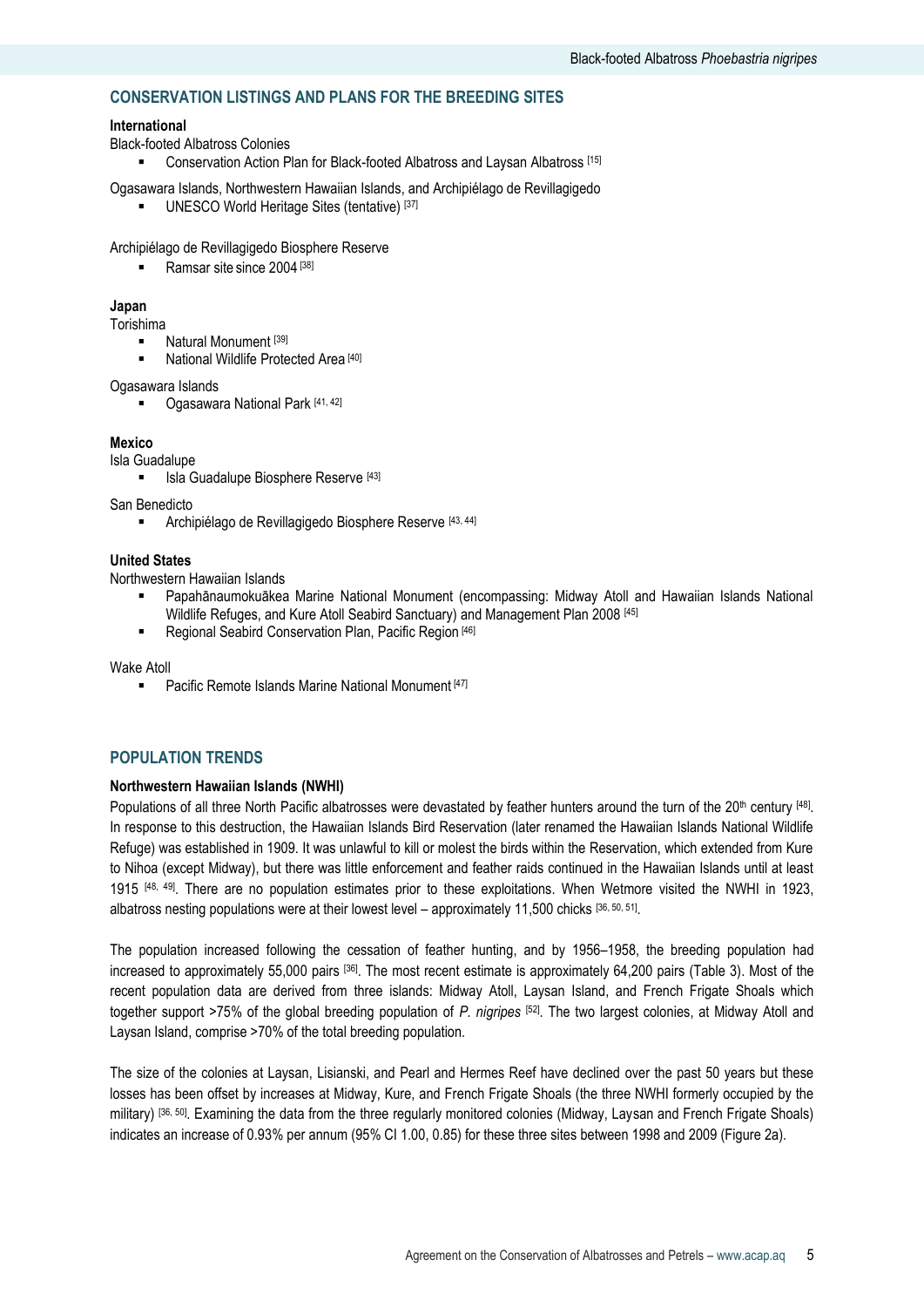

*Figure 2. Total counts of* P. nigripes *nests at the main breeding colonies (Midway Atoll, Laysan Island and French Frigate Shoals) with a simple linear regression fitted. Figure based on unpublished USFWS data, not to be used without dataholders' permission.* 

#### **Midway Atoll**

Midway Atoll is the most altered of the NWHI, having sustained continuous human occupation for more than a century, starting with the U.S. Marines and Pacific Cable Company (1903–1952), Pan American Airlines (1935–1947), the U.S. Navy (1939–1997), and finally the U.S. Fish and Wildlife Service (1988–present)<sup>[53]</sup>. Initially, changes by island residents enhanced the habitat for albatross nesting but military activities associated with World War II and beyond (including base developments that led to loss and degradation of habitat, and large scale albatross control programs intended to increase the safety of aircraft operations), had a negative effect on the size of the albatross colonies [36, 54, 55]. Numbers of all nesting seabirds increased following establishment of the National Wildlife Refuge in 1988.

The size of the *P. nigripes* colony prior to feather hunting are not known but during a 1902 visit Byran [56] noted that "thousands upon thousands" of albatrosses had been killed and based on the number of carcasses, estimated that *P. nigripes* were three times more abundant than *P. immutabilis*. In 1923, Wetmore estimated 2,000 young and the population increased to nearly 20,000 pairs by the early 1940s [36, 51]. The colony size was considerably reduced by 1957 (8,700 pairs) [36] and 1961 (6,900 pairs) [54] after almost two decades of military occupation. There were no more complete colony counts until the USFWS began standardised counts in 1992. Between 1992 and 2009, the nesting population increased at an average annual rate of 1.3% (Table 4); and, has steadily increased since 2000 (Figure 2). Midway Atoll supplanted Laysan Island as the largest colony in 2004.



Photo © Maura Naughton, USFWS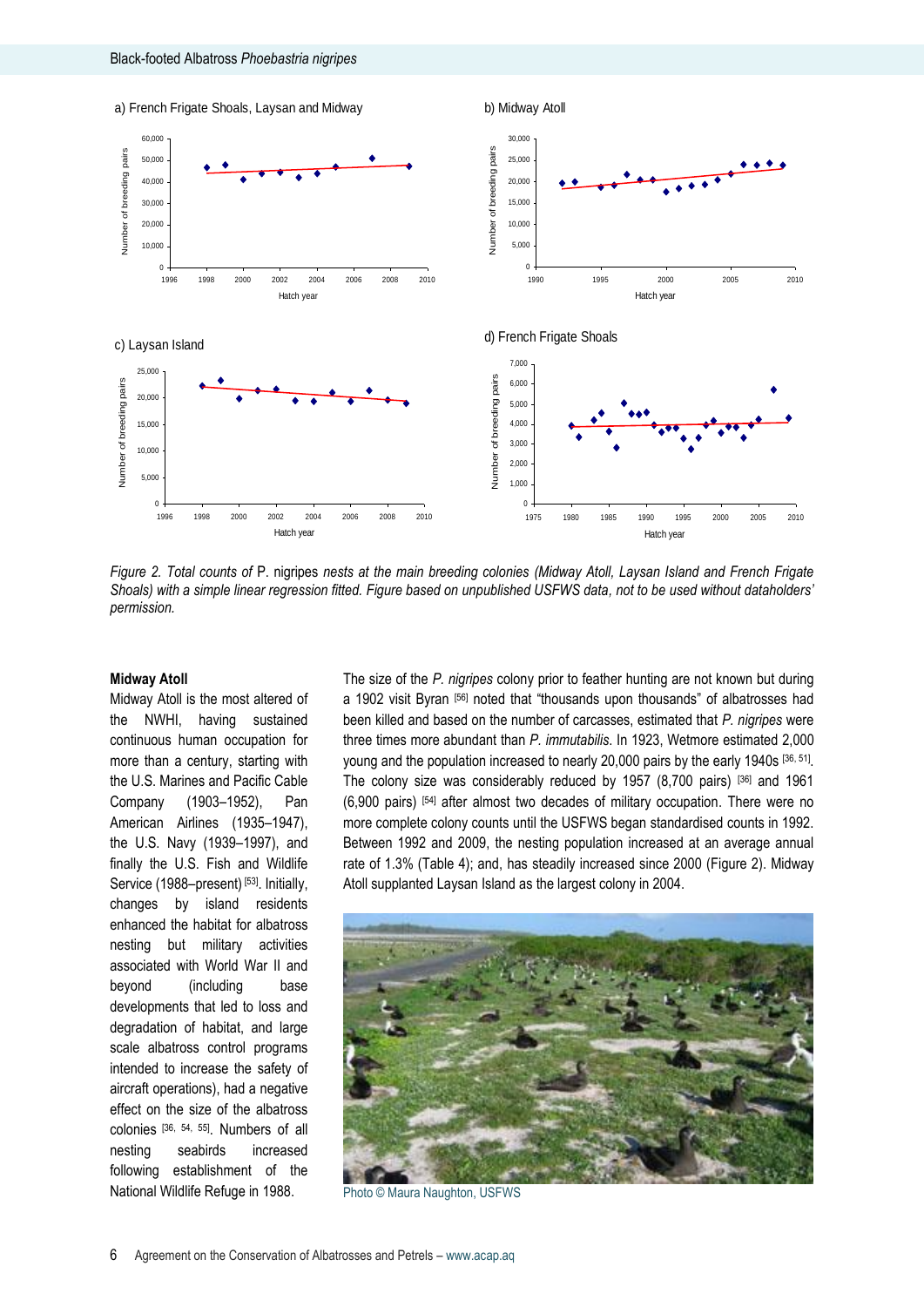#### **Laysan Island**

Laysan Island was never occupied by the military, but guano mining (1890–1910) and introduced rabbits (1904-1923) greatly altered the habitat <sup>[49]</sup>. Rabbits nearly denuded the island of all vegetation before they were eradicated in 1923 <sup>[49]</sup>. Dill estimated 85,000 birds (42,300 pairs) during his visit to Laysan Island in 1911 after the 1908–1910 feather raids, and Bryan who had visited Laysan eight years earlier, stated that conservatively "fully one-half the number of birds of both species of albatross that were so abundant in 1903 have been killed" [57]. Bailey counted only 7,722 nests in 1912 [58]. Feather raids continued at least through 1915 [49] and by May 1923, Wetmore reported only 4,700 large chicks [36, 51] (approximately 8,500 pairs when adjusted for nest loss <sup>[50]</sup>). The number of nesting pairs at Laysan rebounded with the end of feather hunting and by 1957 the colony had increased to 34,000 pairs [36]. Since then, there have been no observable changes to the amount or quality of the *P. nigripes* nesting habitat on the island but the size of the colony has decreased by almost 40%; the most recent counts indicate between 19,500 and 21,500 pairs (Figure 2c) (U.S. Fish and Wildlife unpublished data) [52]. Standardised counts have been conducted since 1998 and these indicate a continuing slow decline of 1.1% per annum (Table 4).

#### **French Frigate Shoals**

The longest time-series of recent population data come from French Frigate Shoals which has been monitored almost continuously since 1980 (no counts in 1982, 2006, 2008) [52]. Compared to Laysan and Midway, French Frigate Shoals is a small colony (<5% of the total breeding population). There were no estimates of colony size prior to exploitation by feather hunting. In 1923, Wetmore counted 405 young [51] (approximately 730 nesting pairs [50]) and by 1957, the colony had increased to 1,500 pairs <sup>[36]</sup>. The U.S. Navy occupied the atoll during World War II and afterwards the U.S. Coast Guard operated a LORAN Station, until the station was closed in 1979. Administration of the atoll was transferred to the USFWS in 1979 and the number of breeding pairs increased from 3,926 in 1980 to a peak of 5,725 pairs in 2007 [52].

The islands of French Frigate Shoals are low and vulnerable to winter storms and sea level rise. In 1997, after years of erosion, Whale-Skate Island was lost; this represented a significant loss of nesting habitat at the atoll. From 1980–1990, approximately one-third of the atoll"s *P. nigripes* had nested on Whale-Skate [52] . Between 1980 and 2009, counts at French Frigate Shoals have fluctuated, but overall the number of breeding pairs is slightly increasing (Table 4). Although the number of active nests declined precipitously between 1987 and 1996 (>5.0% per year, Figure 2d); since 1996, the colony has experienced a moderate increase in numbers (approximately 2% per year; Figure 2d) perhaps due, at least in part, to redistribution of the birds that had nested on Whale-Skate.

| <b>Breeding Site</b>   | <b>Current</b><br><b>Monitoring</b> | <b>Trend Years</b><br>(Hatch Year) | % average change<br>per year [59] (95%<br><b>Confidence Interval)</b> | <b>Trend</b> | $%$ of<br>population |
|------------------------|-------------------------------------|------------------------------------|-----------------------------------------------------------------------|--------------|----------------------|
| <b>Central Pacific</b> |                                     |                                    |                                                                       |              |                      |
| Kure Atoll             | No                                  |                                    |                                                                       | Unknown      |                      |
| Midway Atoll           | Yes                                 | $1992 - 20091$                     | 1.3(1.2, 1.3)                                                         | Increasing   | 100%                 |
| Pearl and Hermes Reef  | No                                  |                                    |                                                                       | Unknown      |                      |
| Lisianski Island       | No                                  |                                    |                                                                       | Unknown      |                      |
| Laysan Island          | Yes                                 | 1998 - 2009                        | $-1.1$ ( $-1.0, -1.2$ )                                               | Decreasing   | 100%                 |
| French Frigate Shoals  | Yes                                 | $1980 - 20092$                     | 0.43(0.41, 0.45)                                                      | Increasing   | 100%                 |
| Necker Island          | No                                  |                                    |                                                                       | Unknown      |                      |
| Nihoa Island           | No                                  |                                    |                                                                       | Unknown      |                      |
| Kaula                  | No                                  |                                    |                                                                       | Unknown      |                      |
| Lehua                  | No                                  |                                    |                                                                       | Unknown      |                      |
| <b>Wake Atoll</b>      | No                                  |                                    |                                                                       | Unknown      | -                    |
| <b>Western Pacific</b> |                                     |                                    |                                                                       |              |                      |
| Torishima              | Yes                                 |                                    | In Progress                                                           | Unknown      |                      |
| Mukojima Retto         | Yes                                 |                                    |                                                                       | Unknown      |                      |
| Hahajima Retto         | Yes                                 |                                    |                                                                       | Unknown      |                      |
| Senkaku Retto          | No                                  |                                    |                                                                       | Unknown      |                      |
| <b>Eastern Pacific</b> |                                     |                                    |                                                                       |              |                      |
| Isla Guadalupe         | Yes                                 |                                    |                                                                       | Unknown      |                      |
| San Benedicto          | No                                  |                                    |                                                                       | Unknown      |                      |

Table 4. *Summary of trend data for three* P. nigripes *colonies. Table based on standardized counts of active nests by U.S. Fish and Wildlife Service (unpublished data) [52] .* **% of** 

<sup>1</sup>Midway Atoll – missing data: 1994

<sup>2</sup> French Frigate Shoals – missing data: 1982, 2006, 2008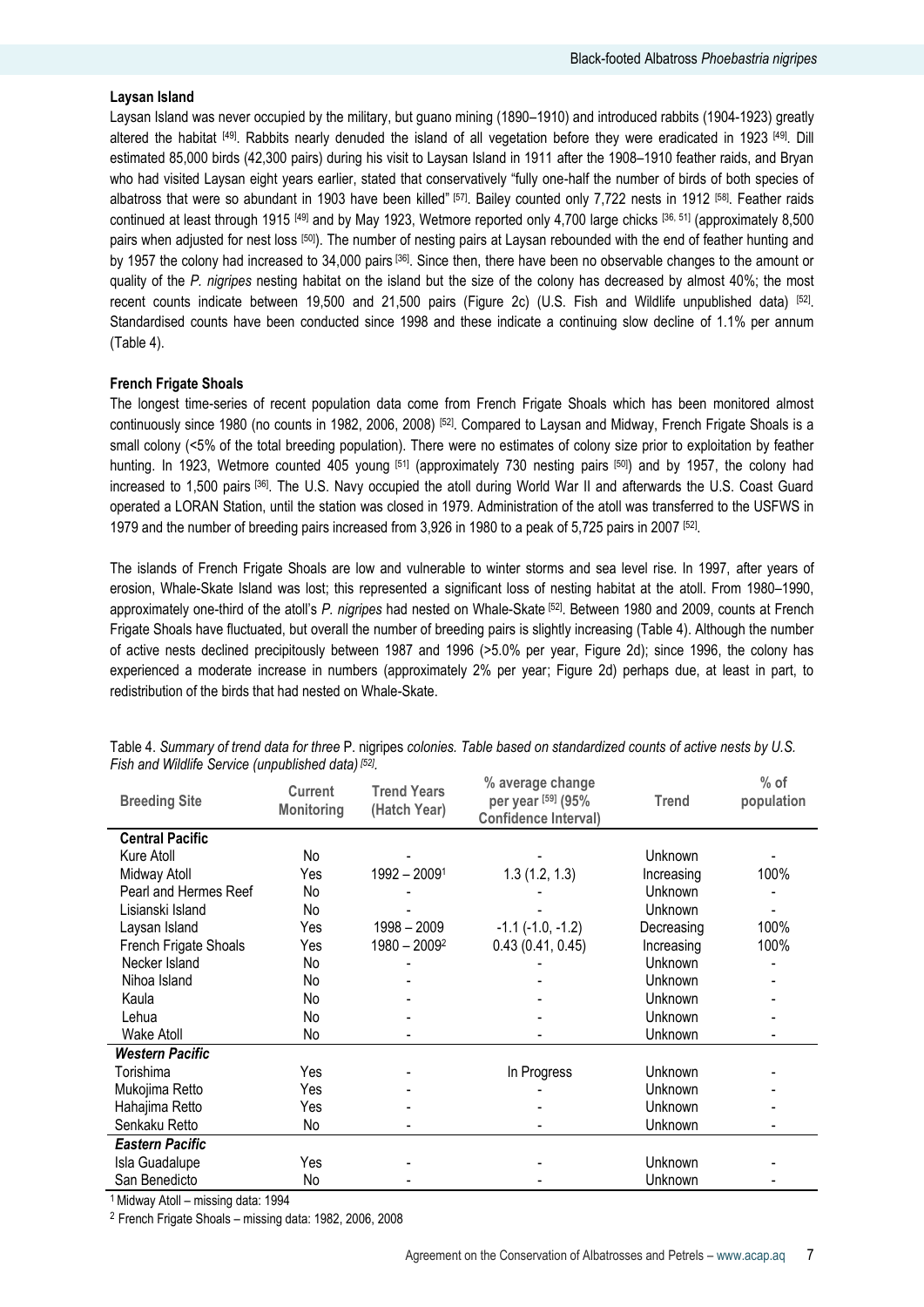Table 5. Summary of d*emographic data for* P. nigripes. *Table based on U.S. Fish and Wildlife Service unpublished data [50] and published sources as indicated.*

| <b>Breeding site</b>   | <b>Mean breeding success</b><br>%/year (±SD,<br>Study period) | Mean juvenile survival<br>%/year; 95% CI (Study<br>period) | Mean adult survival %/year;<br>95% CI (Study period)                                       |
|------------------------|---------------------------------------------------------------|------------------------------------------------------------|--------------------------------------------------------------------------------------------|
| <b>Central Pacific</b> |                                                               |                                                            |                                                                                            |
| Kure Atoll             | No data                                                       | No data                                                    | No data                                                                                    |
| Midway Atoll           | $55\% \pm 16\%$ (1992-2001)                                   | No data                                                    | In Progress                                                                                |
| Pearl and Hermes Reef  | No data                                                       | No data                                                    | No data                                                                                    |
| Lisianski Island       | No data                                                       | No data                                                    | No data                                                                                    |
| Laysan Island          | 40% $\pm 2\%$ (1992-1995)                                     | No data                                                    | In Progress                                                                                |
| French Frigate Shoals  | 69% $\pm$ 11% (1980-2004)                                     | 79%; CI 76, 82% <sup>1</sup> (1994-<br>2000) [31]          | 89%; CI 87, 91% (1994-2000) <sup>[31]</sup><br>92%; CI 91, 93% (1997-2002) <sup>[60]</sup> |
| Necker Island          | No data                                                       | No data                                                    | No data                                                                                    |
| Nihoa Island           | No data                                                       | No data                                                    | No data                                                                                    |
| Kaula                  | No data                                                       | No data                                                    | No data                                                                                    |
| Lehua                  | No data                                                       | No data                                                    | No data                                                                                    |
| <b>Wake Atoll</b>      | No data                                                       | No data                                                    | No data                                                                                    |
| Western Pacific        |                                                               |                                                            |                                                                                            |
| Torishima              | No data                                                       | No data                                                    | No data                                                                                    |
| Mukojima Retto         | No data                                                       | No data                                                    | No data                                                                                    |
| Hahajima Retto         | No data                                                       | No data                                                    | No data                                                                                    |
| Senkaku Retto          | No data                                                       | No data                                                    | No data                                                                                    |
| <b>Eastern Pacific</b> |                                                               |                                                            |                                                                                            |
| Isla Guadalupe         | No data                                                       | No data                                                    | No data                                                                                    |
| San Benedicto          | No data                                                       | No data                                                    | No data                                                                                    |

 $10-5$  years



Photo © James Lloyd

# **BREEDING SITES: THREATS**

By 1997, the military had closed its bases on Kure, Midway, and French Frigate Shoals and management of the islands had been transferred to state and federal wildlife agencies. Many of the threats to the NWHI colonies have been addressed through management actions [46]. All introduced mammals, except house mice (*Mus musculus*) on Midway, have been eradicated from the NWHI. Polynesian rats (*Rattus exulans*) were eradicated from Kure in 1993, as were black rats (*R. rattus*) from Midway in 1997.

Outside of the NWHI, an eradication programme for feral cats (*Felis catus*) at Wake Atoll appears to have been successful [34], and eradication of black rats and Asian rats (*R. tanezumi*) is planned for 2011. Polynesian rats are present on Lehua and black rats on Kaula [15]. Rats are also present at the Japanese sites. While rats have been documented as significant predators of *P. immutabilis* at Kure Atoll, currently, they do not appear to have a negative impact at the Japanese colonies (H. Hasegawa and T. Deguchi, pers. comm.). Goats (*Capra hircus*) significantly altered and degraded habitat on Isla Guadalupe before a successful eradication program was initiated in 2004 and feral cats remain a major threat to nesting and colonising albatrosses (R.W. Henry, pers. comm.). Eradication programmes have been considered or are planned for mammalian predators at all of the sites discussed above. Non-native predators may be a factor inhibiting recolonisation at some historical sites.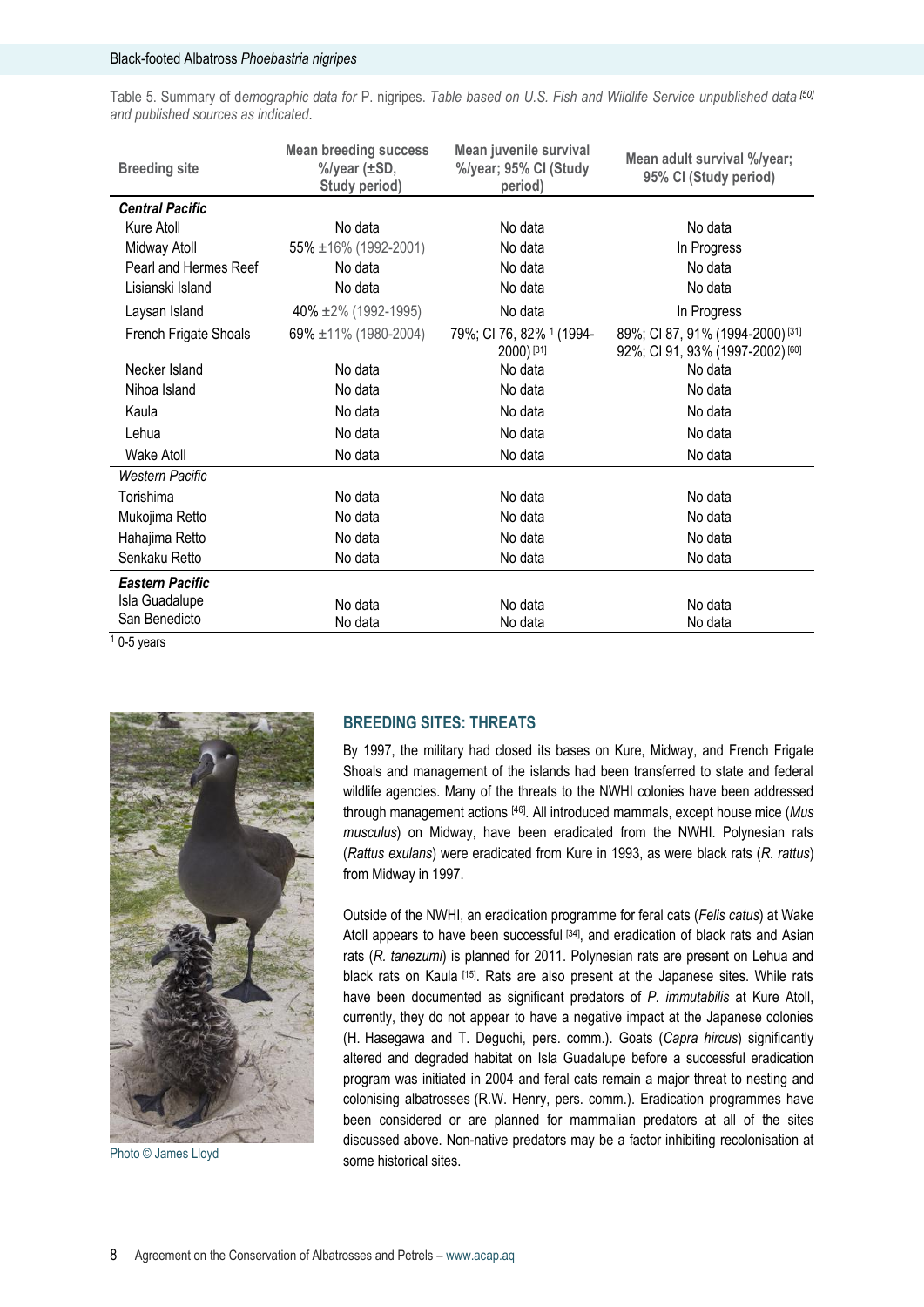Table 6. *Summary of known threats causing population level changes at the breeding sites of* P. nigripes*. Table based on unpublished data and input from J. Klavitter, B. Flint, and B. Zaun, U.S. Fish and Wildlife Service (Hawaii, except Oahu); L. Young, University of Hawaii (Oahu); A. Hebshi, Pacific Air Force and M. Rauzon, Marine Endeavors (Wake); N. Nakamura, T. Deguchi, and H. Hasegawa (Japanese Islands); and B. Tershy and R. W. Henry (Mexico). (see Glossary for codes).*

| <b>Breeding site location</b> | Human<br>disturbance | Human<br>take | <b>Natural</b><br><b>Disaster</b> | Parasite or<br>Pathogen | <b>Habitat loss</b><br>or<br>degradation | Predation<br>by alien<br>species | <b>Contamination</b> |
|-------------------------------|----------------------|---------------|-----------------------------------|-------------------------|------------------------------------------|----------------------------------|----------------------|
| <b>Central Pacific</b>        |                      |               |                                   |                         |                                          |                                  |                      |
| Kure Atoll                    | No                   | No            | No                                | No                      | Low $2,3$                                | No                               | Low                  |
| Midway Atoll                  | No                   | No            | No                                | No                      | Low $2,3$                                | No                               | Low                  |
| Pearl and Hermes Reef         | No                   | No            | No                                | No                      | Low $2,3$                                | No                               | No                   |
| Lisianski Island              | No                   | No            | No                                | No                      | Low <sup>2</sup>                         | No                               | No                   |
| Laysan Island                 | No                   | No            | No                                | No                      | Low <sup>2</sup>                         | No                               | No                   |
| French Frigate Shoals         | No                   | No            | No                                | No                      | Low <sup>2</sup>                         | No                               | No                   |
| Necker Island                 | No                   | No            | No                                | No                      | No                                       | No                               | No                   |
| Nihoa Island                  | No                   | No            | No                                | No                      | No                                       | No                               | No                   |
| Kaula                         | Medium <sup>1</sup>  | No            | No                                | No                      | No                                       | No                               | No                   |
| Lehua                         | No                   | No            | No                                | No                      | No                                       | No                               | No                   |
| Johnston Atoll                | No                   | No            | No                                | No                      | Low <sup>2</sup>                         | No                               | No                   |
| <b>Wake Atoll</b>             | No                   | No            | No                                | No                      | Low <sup>2</sup>                         | No                               | Unknown              |
| <b>Western Pacific</b>        |                      |               |                                   |                         |                                          |                                  |                      |
| Torishima (Izu Shoto)         | No                   | No            | High                              | No                      | No                                       | No                               | No                   |
| Mukojima Retto                | No                   | No            | No                                | No                      | No                                       | No                               | No                   |
| Hahajima Retto                | No                   | No            | No                                | No                      | No                                       | No                               | No                   |
| Senkaku Retto                 | Unknown              | No            | No                                | No                      | Unknown                                  | Unknown                          | Unknown              |
| <b>Eastern Pacific</b>        |                      |               |                                   |                         |                                          |                                  |                      |
| Isla Guadalupe                | Low                  | No            | <b>No</b>                         | No                      | No                                       | Yes                              | No                   |
| San Benedicto                 | No                   | No            | Low                               | No                      | No                                       | No                               | Unknown              |

<sup>1</sup> Military training exercises at Kaula Rock may be affecting this small colony [15].

<sup>2</sup> Projected sea level rise is probably a low threat in the next decade; however, it is a serious threat to the low-lying islands and atolls of the NWHI and Central Pacific over the next century [15]. Greater than 95% of the global population nest on these low islands.

<sup>3</sup> Non-native plants such as golden crown-beard (*Verbesina encelioides*) and ironwood (*Casuarina equisetifolia*) have degraded nesting habitat. *Verbesina* forms dense stands that limit available nesting habitat and reduce reproductive success. The USFWS is actively working to eradicate this invasive species but this is a long-term and costly endeavour [15, 46] .

# **MARINE DISTRIBUTION**

*Phoebastria nigripes* ranges over most of the North Pacific Ocean, from the Bering Sea (approximately 62ºN) and the Sea of Okhotsk, south to approximately 10°N (Figure 1); although, occasionally as far south as 4° 30'N <sup>[61]</sup>. Satellite tracking data suggest that *P. nigripes* utilises a broader range of marine habitats than *P. immutabilis*; frequenting all depth domains, and dispersing more into subtropical and tropical waters. Adults travel to Alaskan waters or to the California Current when provisioning their young [62, 63, 64]; and juveniles may disperse as widely as adults (S. Shaffer, University of California, Santa Cruz, pers. comm.). Satellite-tagged *P. nigripes* that dispersed from their capture location in the central Aleutian Islands travelled extensively south of 45°N and remained almost entirely east of the International Date Line [65].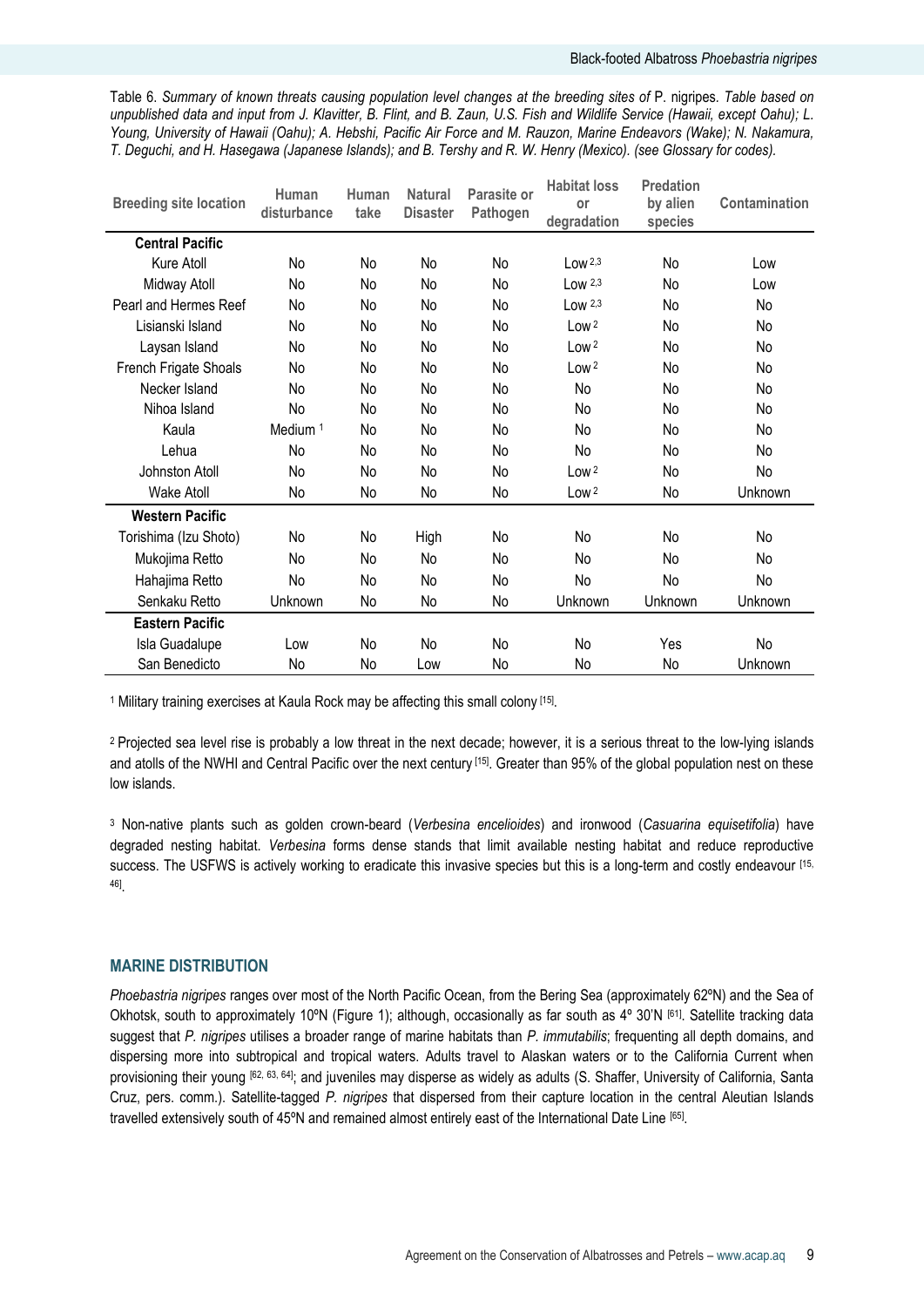

Figure 3. *Satellite-tracking data of breeding adult* P. nigripes*. Map based on data contributed to BirdLife Global Procellariiform Tracking Database by: S. Shaffer, M. Kappes, Y. Tremblay, D. Costa, R. Henry, D. Croll (University of California Santa Cruz) and D. Anderson, J. Awkerman (Wake Forest University).*

Carbon stable isotope ratios (δ13C) suggest that *P. nigripes* forages at more southern latitudes than *P. immutabilis* and that the two species largely utilise distinctly different regions of the North Pacific [66] . *Phoebastria nigripes* favours nutrient-rich waters associated with steep depth gradients and along convergence fronts [62, 67, 68, 69, 70]. Although frequently found over relatively shallow continental shelf waters, they generally occur in areas seaward of the shelfbreak (i.e., deeper than 200m) [62, 63, 68, 69, 70] . *Phoebastria nigripes* are widely dispersed over pelagic areas of the North Pacific and spend most of their time transiting or foraging over abyssal waters, occasionally foraging along the edge of the continental shelf  $[62, 63, 71, 72]$  as well as over shallow seamounts  $[17]$ . Although they do forage along the shelfbreak  $[63]$  it is suggested that other than when they are attracted there by fishing vessels and associated seabird feeding flocks, *P. nigripes* are no more concentrated at the shelfbreak than anywhere else [73].

The species occurs throughout international waters and within the Exclusive Economic Zones (EEZs) of Mexico, the United States, Canada, Russia, Japan, China, North and South Korea, the Federated States of Micronesia, and the Republic of the Marshall Islands (Table 7) [15, 74, 75]. Based on satellite-tracking of birds during the breeding season, the at-sea distribution of *P. nigripes* overlaps predominantly with the Western and Central Pacific Fisheries Commission (WCPFC) area, as well as to a lesser extent with the Inter-American Tropical Tuna Commission (IATTC) and the International Pacific Halibut Commission (IPHC) areas (Figures 1 and 3) [62] . Throughout the non-breeding season, the species tends to concentrate along in the eastern North Pacific Ocean, where it overlaps extensively with the IATTC [76,77], as well as the IPHC and the WCPFC areas (Figures 1and 4). Satellite tracked fledglings initially disperse northward toward the North Pacific Transition Zone and then travel east and west at latitudes between 35 and 40°N (S. Shaffer, pers. comm.).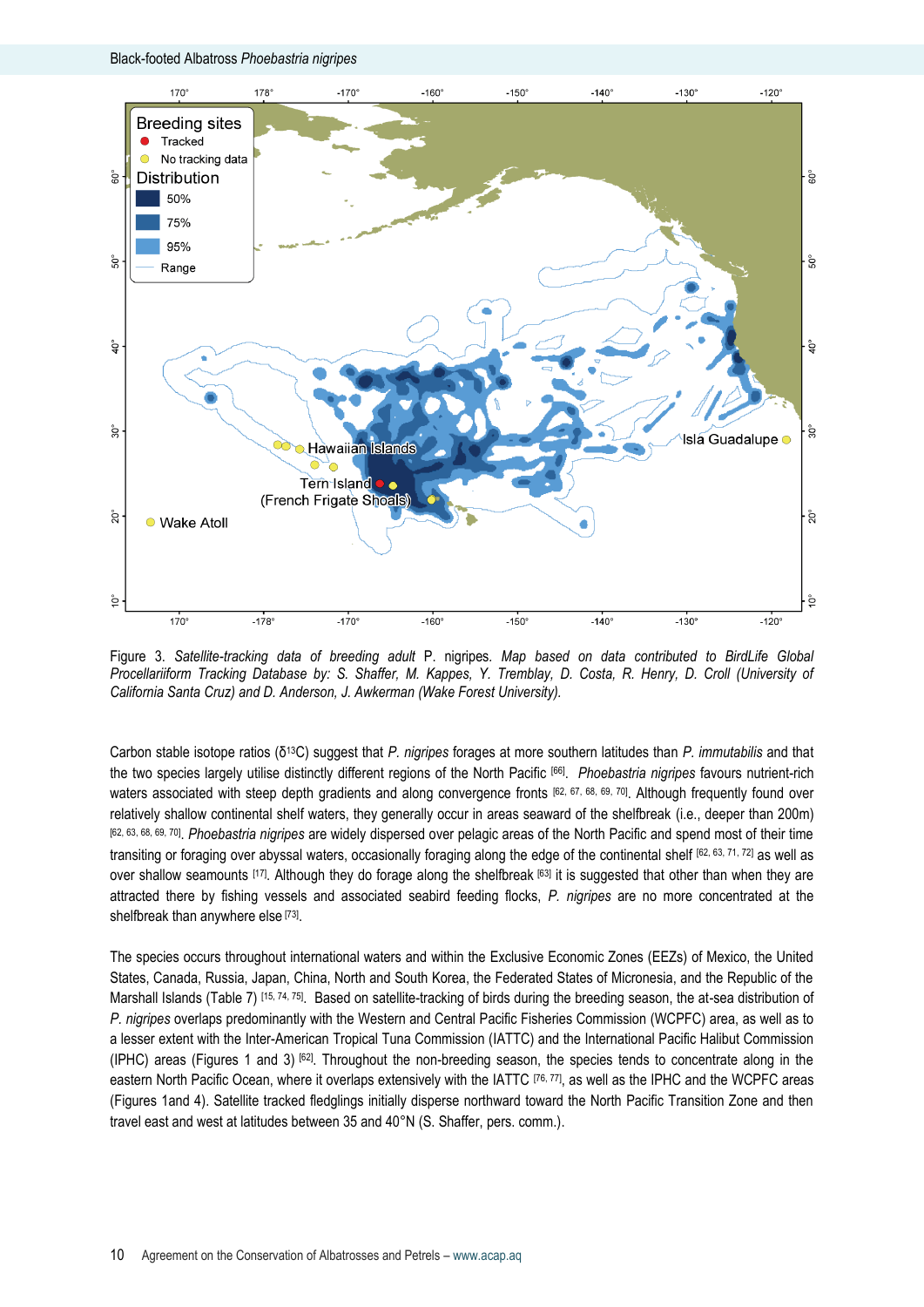

Figure 4*. Satellite-tracking data of non-breeding adults and fledgling* P. nigripes*. Map based on data contributed to BirdLife Global Procellariiform Tracking Database by: S. Shaffer, M. Kappes, Y. Tremblay, D. Costa, R. Henry, D. Croll (University of California Santa Cruz); D. Anderson, J. Awkerman (Wake Forest University); M. Hester, D. Hyrenbach (Oikonos - Ecosystem Knowledge & Duke University); R. Suryan, K. Fischer (Oregon State University); and G. Balogh (U.S. Fish and Wildlife Service).*

|  |  |  | Table 7. Summary of the known ACAP Range States, non-ACAP Exclusive Economic Zones and Regional Fisheries |  |  |  |
|--|--|--|-----------------------------------------------------------------------------------------------------------|--|--|--|
|  |  |  | Management Organisations that overlap with the marine distribution of P. nigripes.                        |  |  |  |

|                                                                    | <b>Breeding and</b><br>feeding range                   | Foraging range only                                                                                                           | Few records -<br>outside core<br>foraging range |
|--------------------------------------------------------------------|--------------------------------------------------------|-------------------------------------------------------------------------------------------------------------------------------|-------------------------------------------------|
| Known ACAP Range States                                            | ٠                                                      |                                                                                                                               |                                                 |
| <b>Non-ACAP Exclusive Economic Zones</b>                           | Disputed <sup>1</sup><br>Japan<br>Mexico<br><b>USA</b> | Canada<br>China<br>Federated States of Micronesia<br>North Korea<br>Republic of the Marshall Islands<br>Russia<br>South Korea |                                                 |
| <b>Regional Fisheries Management</b><br>Organisations <sup>2</sup> | <b>WCPFC</b><br><b>IATTC</b>                           | <b>IPHC</b>                                                                                                                   | -                                               |

<sup>1</sup> Senkaku or Diaoyutai Islands are disputed territory: Japan, Peoples Republic of China and Republic of China (Taiwan).

<sup>2</sup> see Figure 1 and text for list of acronyms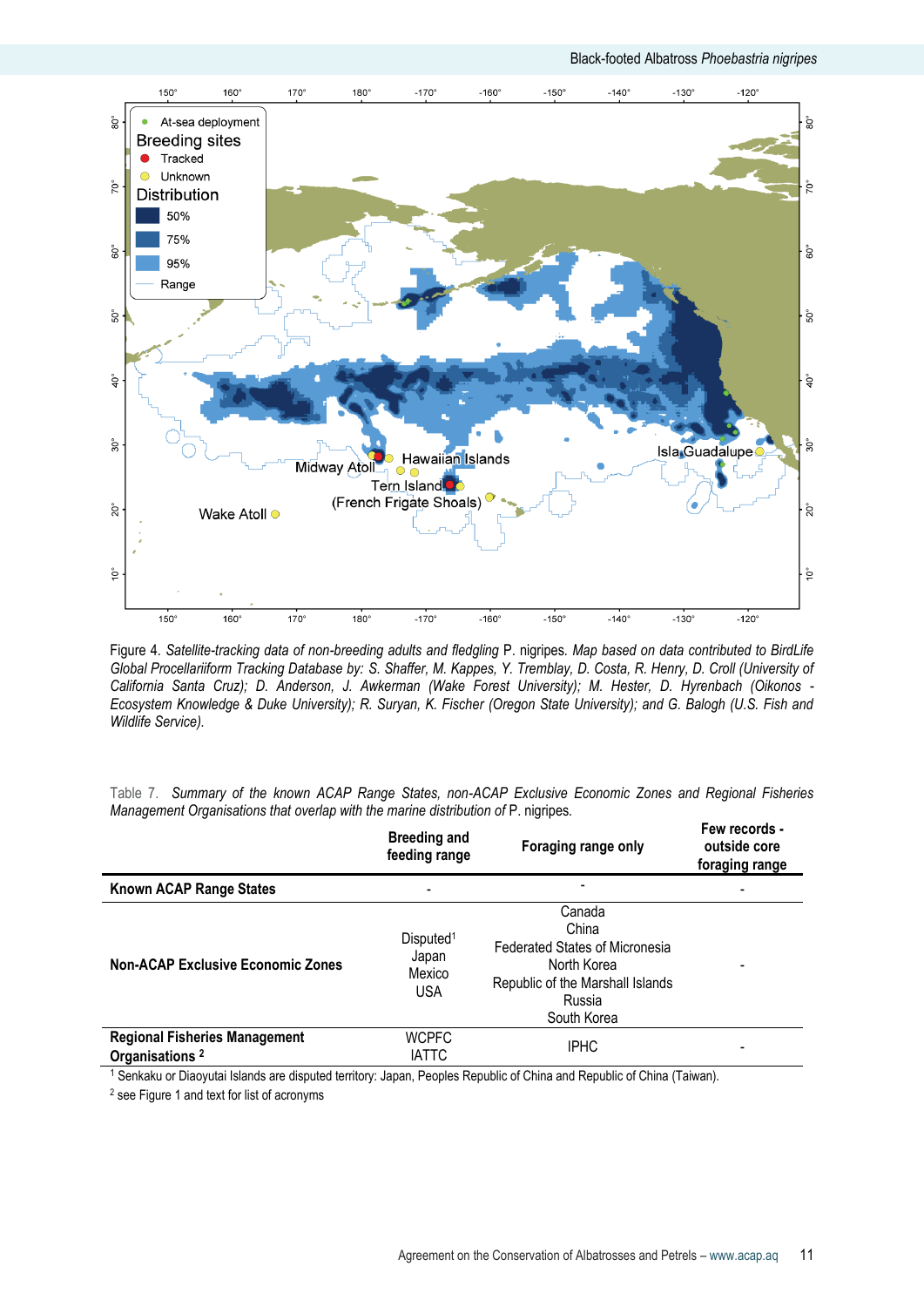# **FORAGING ECOLOGY AND DIET**

*Phoebastria nigripes* forages either singly or in groups (occasionally in the 100"s) [78, 79] taking prey by surface-seizing, and occasionally by partially submerging. They feed upon carrion, including birds [80], and readily scavenge fisheries offal [81]. Although they do forage at night, *P. nigripes* captures most prey during the day [82] . Diet information comes primarily from chick regurgitation samples collected in Hawaiian colonies (1978-1980) [80]; and from stomach samples of birds killed in North Pacific driftnets [83].

Oil formed 10% (by volume) of the stomach contents of chicks from Hawaii. When oil was excluded, chick diet consisted of approximately 50% fish, 32% squid, and 5% crustacean (by volume). The main food items were flying fish eggs (*Exocoetidae*); and squid (*Ommastrephida*) [80] .

*Phoebastria nigripes* scavenged extensively from driftnets (while the fishery was in operation), primarily on neon flying squids (*Ommastrephes bartrami*) and Pacific pomfrets (*Brama japonica*), which accounted for approximately 67% and 18% (by mass), respectively. Other items, thought to be consumed before becoming entangled in nets were primarily squids from the families *Gonatidae* (*Berryteuthis anonychus*, *Gonatopsis borealis*, *Gonatus* sp*.*), *Cranchiidae* (*Galiteuthis phyllura, Leachia dislocata*, *Taonius pavo*), *Onychoteuthidae* (*Onychoteuthis borealijaponicus*), and *Octopoteuthidae* (*Octopoteuthis deletron*); all occurred at rates higher than 5% frequency of occurrence [83].

#### **MARINE THREATS**

Fisheries bycatch is a noted source of mortality for *P. nigripes* in the North Pacific Ocean [50, 84, 85]. The development of pelagic longline fisheries for tuna and billfish in the early 1950s, and the pelagic driftnet fishery in the late 1970s added a new mortality source for the species [50, 85]. An estimated 4,400 *P. nigripes* were killed in high seas squid and largemesh driftnet fisheries in 1990 [84]. The large number of seabirds and other marine animals caught by driftnets resulted in a United Nations high-seas driftnet moratorium (UNGA Resolution 46/215) [86] that led to the closure of the fishery in 1992. The fishery closure resulted in a significant reduction in mortality of *P. nigripes* [50]. Although these fisheries killed significantly more *P. immutabilis* than *P. nigripes*, the impact was greater on *P. nigripes* given its smaller population size. Overall, the high seas driftnet and pelagic longline fisheries have been the most important sources of anthropogenic mortality for these species over the past 50 years [50].

In contrast to the now inactive high seas driftnet fishery, pelagic longline fisheries continue and are currently considered the primary threat to *P. nigripes* and *P. immutabilis* [50, 85]. Fleets from the United States, Japan, Korea, and Taiwan operate in the North Pacific [87] and albatrosses have likely been incidentally killed in these fisheries since at least 1951 [50]. The total impact of the pelagic longline fisheries on *P. nigripes* will only be known once seabird bycatch data becomes available for all fisheries incurring bycatch mortality.

Estimates of the number of albatrosses killed annually as a result of fisheries interactions are uncertain due to a paucity of data. Bycatch numbers have been estimated from data that are available for a relatively small subset of the North Pacific fisheries: high seas driftnet (international), pelagic longline (USA), and demersal longline (Canada, USA) [50] and trawl (USA). Arata *et al*. [50] compiled the existing information and estimated total bycatch for the period from 1951 to 2005. Their estimates indicated a bimodal distribution; bycatch estimates generally ranged between 6,000–10,000 birds per year, but peaked in 1961 and 1988 with 15,290 and 16,215 birds, respectively. The peak in 1988 was due to the combined effect of pelagic driftnet and pelagic longline fisheries, while the 1961 peak was due solely to longline fishing effort [50].

In recent years, U.S. North Pacific longline fleets have implemented seabird deterrence measures that have reduced seabird bycatch in longline gear. The bycatch of *P. nigripes* in the Hawaii-based pelagic longline fishery has decreased from over 1,300 birds taken annually in 1999 and 2000 to less than 100 in 2007<sup>[88]</sup>. The annual bycatch from other fisheries (trawl and demersal longline) off Alaska was estimated at 82 *P. nigripes* (50–136; 95% CI) from 2002 through 2006 (S. Fitzgerald, NOAA, pers. comm.). Bycatch in the halibut fisheries is unknown.

Taiwan"s estimates of seabird bycatch in its longline fisheries in the Pacific Ocean, based on observer trips from 2002 to 2006, indicate that one of the areas with highest bycatch occurred between 25° to 40°N [89], where the bycatch sample consisted of *P. nigripes* and *P. immutabilis* (Yu-Min Yeh, Nanhua University, Chia-Yi, pers. comm.) . Mexican longline fisheries have reported take of *P. immutabilis* [90] and *P. nigripes* may also be vulnerable.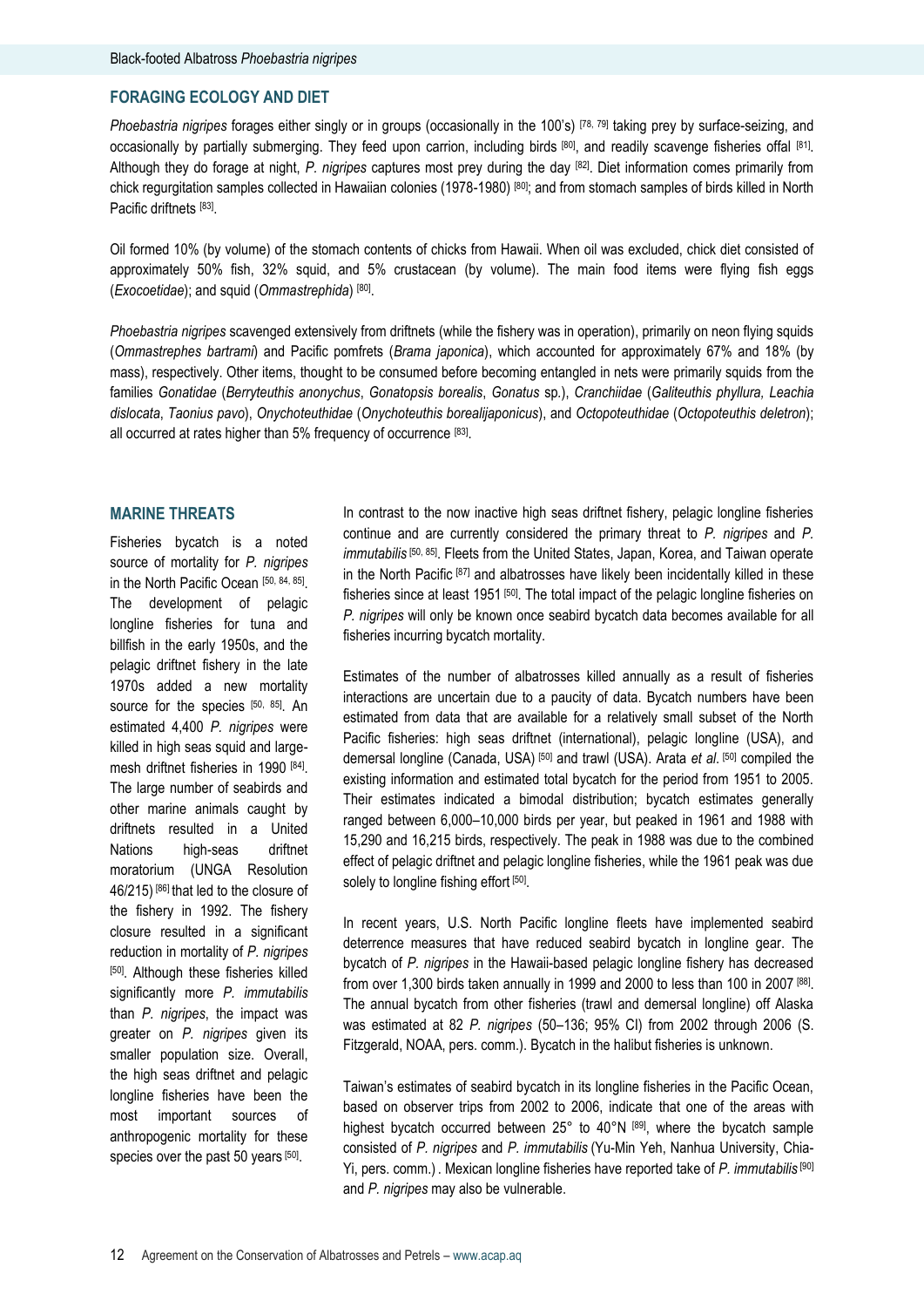Various methods have been used to better understand the impacts of fisheries bycatch on *P. nigripes*. Bycatch data from observed fisheries were used to extrapolate and estimate levels of bycatch for fisheries where observer data were not available. This assessment indicated that population declines may occur as a result of cumulative bycatch of *P. nigripes* across all longline fleets in the North Pacific [85]. A modeling analysis of adult survival rates during the period 1997–2002 indicated population-level impacts on *P. nigripes* were likely correlated with longline fishing [60].

High levels of organochlorine contaminants [91, 92, 93] and mercury [66] have been documented in *P. nigripes*. Mean PCB levels were one or two orders of magnitude higher than those of southern albatrosses [93] and concentrations of PCBs and DDE in *P. nigripes* increased over the last decade [66]. One study found birds sufficiently contaminated to be at risk from eggshell thinning and decreased egg viability, enough to reduce productivity by 2-3% [94]. Another study found significant associations between high mercury and organochlorine concentrations and altered immune function in *P. nigripes* [95] . Diet is thought to be the primary route of exposure [66].

Over the past 30 years, there have been several oil spills in the vicinity of the large albatross colonies in the NWHI [96]. Oiled albatrosses have been recorded at the colonies but the number of affected birds is relatively small and the source of the oil is unknown [97]. Given the vast at-sea distribution of both species, they could be encountering oil anywhere in the North Pacific.

North Pacific albatrosses ingest a wide variety of plastics and there

have been several studies investigating the effects of plastic ingestion on Laysan albatross chick survival [98, 99, 100] . *Phoebastria nigripes* chicks have a lower incidence and abundance of plastic than *P. immutabilis* chicks, and contain higher amounts of plastic fibre that is suspected to be derived from fishing gear [84, 98].



Photo © Anthony Santos

### **KEY GAPS IN SPECIES ASSESSMENT**

Standardised counts at the three Hawaiian colonies (Midway, Laysan and French Frigate Shoals) provide a very precise and accurate reflection of the annual breeding effort at these three colonies, which support >75% of the breeding population. The other colonies in the NWHI are surveyed opportunistically, usually late in the season, and accurately assessing trends for colony size at these sites are not possible. Standardised, early season counts of colonies at Kure, Pearl and Hermes Reef, and Lisianski, at c.10 year intervals, would provide valuable information for all of the large NWHI colonies (>95% of the breeding population).

There is a critical need for targeted, standardised, documented data collection to accurately assess albatross status and trends, and to evaluate the relative effects of all threats [15]. To address this need, USFWS initiated a new monitoring programme in 2005 at Midway, Laysan and French Frigate Shoals, based on mark and recapture of uniquely marked individuals. This will provide annual estimates of adult survival, the proportion of adults that skip nesting in a given year, and reproductive success. Juvenile survival rates remain an important data gap.

The colony at Laysan Island has decreased in size over the past 50 years by almost 40%. Although, this loss has been balanced by increases at the Midway and French Frigate Shoals colonies, understanding the causal factors for the decline could provide valuable insight for future management and conservation. Investigations at the colony and at-sea are needed.

Currently, fisheries bycatch is the greatest known source of mortality for *P. nigripes*, yet only a small fraction of the nations" commercial fleets fishing in the North Pacific monitor and report seabird bycatch. Characterisation of the North Pacific fishing fleets (*e.g.,* gear, vessel size/configuration, target species, spatial/temporal distribution of effort, type of bycatch monitoring, mitigation required/used, and management authority) and bycatch monitoring for all fleets that potentially catch albatrosses, is needed.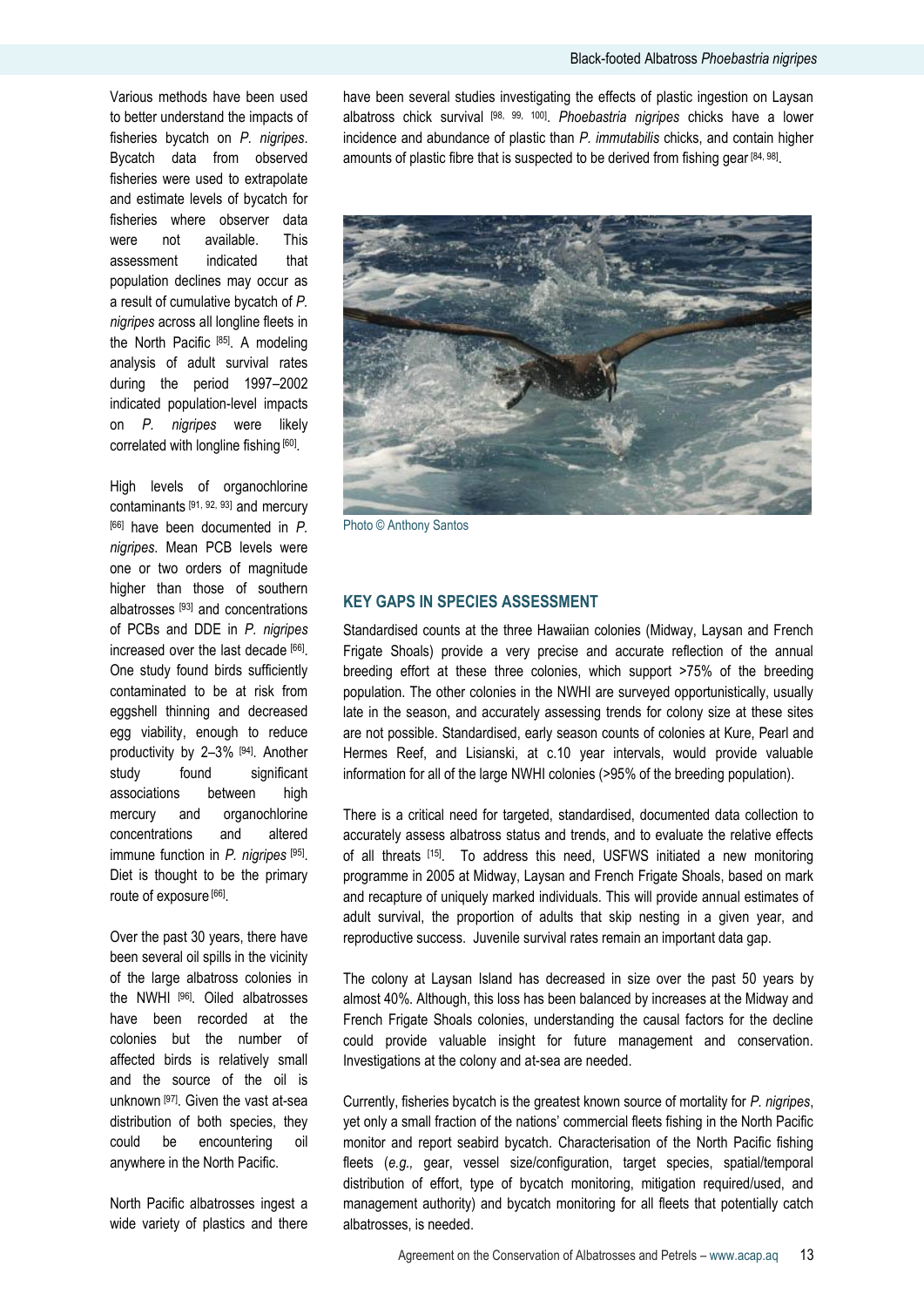Considerable data on habitat utilisation at sea have been collected over the past three to four decades by ships of opportunity, and in more recent years via satellite and GPS tracking. Most of the tracking data for breeding birds have been obtained from the relatively small colony at Tern Island (French Frigate Shoals). Over the past few years, fledglings (2006–2009) and breeding adults (2007-2009) were tagged at Midway Atoll (S. Shaffer, pers. comm.). Comparison of marine distribution and habitat utilisation by birds from the two colonies will provide valuable insight into whether colony specific differences exist. Tracking birds from Laysan Island could potentially provide insight into the cause of the decreasing trend for this colony.

In order to effectively protect *P. nigripes*, there is a recognised need to integrate at-sea survey results with satellite and GPS tracking data, to derive a more complete understanding of its spatio-temporal use of the North Pacific Ocean [15]. Through the integration of all marine distributional data, associations with oceanographic features could be characterised and mapped at a basin-wide level. These maps, overlaid with seasonal fishing effort data, would provide range states with valuable tools to identify high-risk areas and highrisk fisheries.



Photo © James Lloyd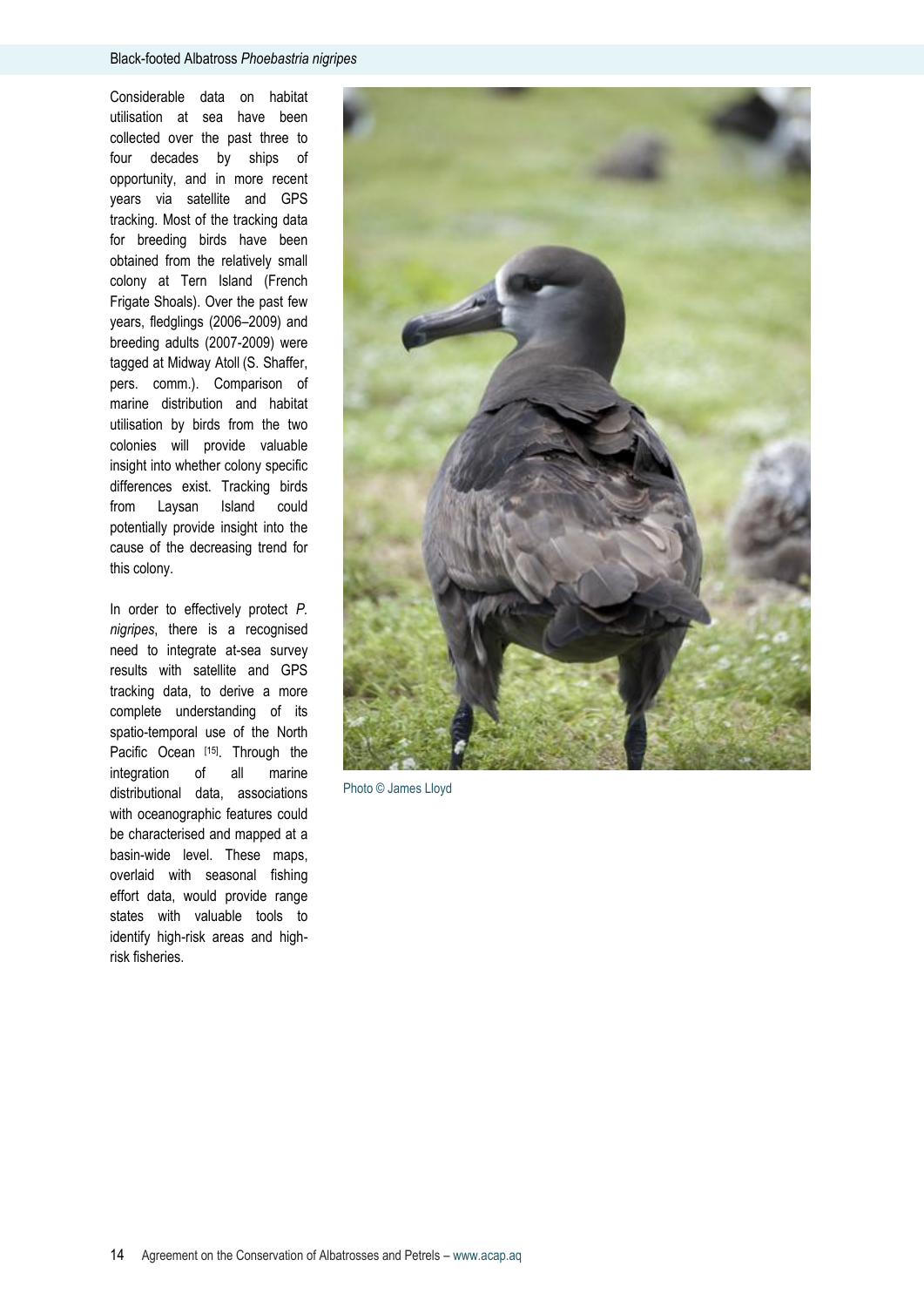# **REFERENCES**

- 1. Mathews, G.M. 1948. Systematic notes on the petrels*. Bulletin of the British Ornithologists' Club* **68**: 155-170.
- 2. Mathews, G.M. 1934. Remarks on albatrosses and mollymawks*. Ibis series* **13**: 807-816.
- 3. Nunn, G.B., Cooper, J., Jouventin, P., Robertson, C.J.R., and Robertson, G.G. 1996. Evolutionary relationships among extant albatrosses (Procellariiformes: Diomedeidae) established from complete cytochrome-b gene sequences*. Auk* **113**: 784-801.
- 4. American Ornithologist's Union. 1997. Forty-first supplement to the American Ornithologists' Union check-list of North American birds*. Auk* **114**: 542-552.
- 5. Robertson, C.J. and Nunn, G.B., 1998. *Towards a new taxonomy for albatrosses*, in *Albatross biology and conservation*, G. Robertson and R. Gales (Eds). Surrey Beatty & Sons: Chipping Norton. pp 13-19.
- 6. Walsh, H.E. and Edwards, S.V. 2005. Conservation genetics and Pacific fisheries bycatch: Mitochondrial differentiation and population assignment in black-footed albatrosses (*Phoebastria nigripes*)*. Conservation Genetics* **6**: 289-295.
- 7. Agreement on the Conservation of Albatrosses and Petrels. *[http://www.acap.aq.](http://www.acap.aq/)*
- 8. IUCN. 2010. *2010 IUCN Red List of Threatened Species*. [www.iucnredlist.org.](http://www.iucnredlist.org/)
- 9. Bonn Convention. *Convention on the Conservation of Migratory Species of Wild Animals*. [http://www.cms.int/.](http://www.cms.int/)
- 10. *Convention Between the United States and Great Britain (for Canada) for the Protection of Migratory Birds 1916 (39 Stat.1702; TS 628), as amended*. [http://www.fws.gov/le/LawsTreaties/treaty\\_info.htm.](http://www.fws.gov/le/LawsTreaties/treaty_info.htm)
- 11. *Convention Between the United States of America and the United Mexican States for the Protection of Migratory Birds and Game Mammals 1936 (50 Stat. 1311; TS 912), as amended*. [http://www.fws.gov/le/pdffiles/mexico\\_mig\\_bird\\_treaty.pdf.](http://www.fws.gov/le/pdffiles/mexico_mig_bird_treaty.pdf)
- 12. Convention Between the Government of the United States of America and the Government of Japan for the Protection of Migratory Birds and Birds in Danger of Extinction, and their Environment 1972 (25 UST 3329; TIAS 7990), as amended.
- 13. *Convention Between the United States of America and the Union of Soviet Socialist Republics Concerning the Conservation of Migratory Birds and their Environment, 1976 (T.I.A.S. 9073)*. [http://www.fws.gov/le/pdffiles?USSR\\_Mig\\_Bird\\_Treaty.pdf.](http://www.fws.gov/le/pdffiles?USSR_Mig_Bird_Treaty.pdf)
- 14. Japan and China. 1981. Agreement concerning the protection of migratory birds and their habitats (with annex and exchange of notes), 3 March 1981*. United Nations Treaty Series No. 21945*.
- 15. Naughton, M., Romano, M., and Zimmerman, T. 2007. *A Conservation Action Plan for Black-footed Albatross (Phoebastria nigripes) and Laysan Albatross (P. immutabilis), Ver. 1.0.* <http://www.fws.gov/pacific/migratorybirds/conservation.htm>
- 16. Government of Canada. 1994. *Migratory Bird Convention Act 1994*. [http://laws.justice.gc.ca/en/M-7.01/.](http://laws.justice.gc.ca/en/M-7.01/)
- 17. COSEWIC. 2006. *COSEWIC assessment and status report on the Black-footed Albatross (Phoebastria nigripes) in Canada.* Committee on the Status of Endangered Wildlife in Canada. Ottawa. [http://www.sararegistry.gc.ca/document/dspDocument\\_e.cfm?document](http://www.sararegistry.gc.ca/document/dspDocument_e.cfm?documentID=1418) [ID=1418.](http://www.sararegistry.gc.ca/document/dspDocument_e.cfm?documentID=1418)
- 18. Department of Fisheries and Oceans. 2007. *National Plan of Action for Reducing the Incidental Catch of Seabirds in Longline Fisheries.* Communications Branch, Fisheries and Oceans Canada. Cat. No. Fs23-504/2007. Ottawa. 29 pp.
- 19. Harrison, C.S., Fen-Qi, H., Su Choe, K., and Shibaev, Y.V. 1992. The laws and treaties of North Pacific rim nations that protect seabirds on land and at sea*. Colonial Waterbirds* **15**: 264-277.
- 20. *Wildlife Protection and Hunting Law, 1918 (Law No. 32; 1918).*  <http://www.env.go.jp/en/nature/biodiv/law.html>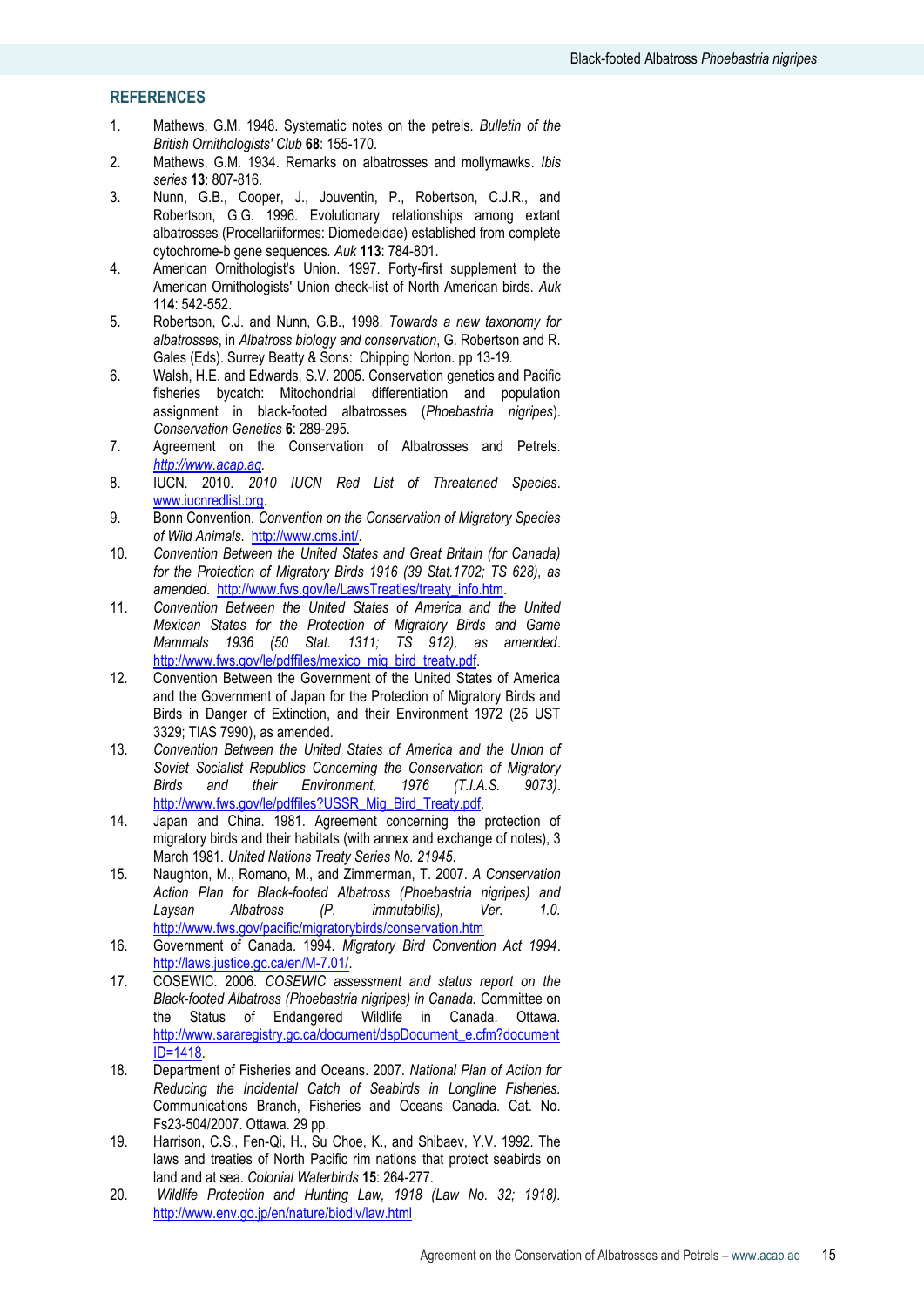- 21. Fisheries Agency, Government of Japan. 2009. *Japan's National Plan of Action for Reducing Incidental Catch of Seabirds in Longline Fisheries Revised Version March 2009.* 8 pp.
- 22. Secretaría de Medio Ambiente y Recursos Naturales (SEMARNAT). 2002. NORMA Oficial Mexicana NOM-059-ECOL-2001. Protección ambiental - Especies nativas de México de flora y fauna silvestres. Categorías de riesgo y especificaciones para su inclusión, exclusión o cambio. Lista de especies en riesgo*. Diario Oficial* **6 March 2002**: 1–56.
- 23. Taiwan Fisheries Agency. 2006. *Taiwan's National Plan of Action for Reducing Incidental Catch of Seabirds in Longline Fisheries - NPOA-Seabirds.* Taiwan Fisheries Agency, Council of Agriculture of the Executive Yuan the Republic of China Taipei.
- 24. *Migratory Bird Treaty Act of 1918* (16 U.S.C. 703-712), as amended. [http://www.access.gpo.gov/uscode/title16/chapter7\\_subchapteri\\_.html](http://www.access.gpo.gov/uscode/title16/chapter7_subchapteri_.html)
- 25. Department of the Interior, Fish and Wildlife Service. 2010. Code of Federal Regulations, Title 50, Section 10 (50 CFR Part 10) - General Provisions; Revised List of Migratory Birds; Final Rule*. Federal Register* **75**: 9282-9314.
- 26. U.S. Fish and Wildlife Service. 2008. *Birds of Conservation Concern 2008.* Division of Migratory Bird Management: Arlington, Virginia.
- 27. National Marine Fisheries Service. 2001. *Final United States National Plan of Action for Reducing the Incidental Catch of Seabirds in Longline Fisheries.* Department of Commerce, NOAA, National Marine Fisheries Service. Silver Spring, MD. 18 pp.
- 28. Mitchell, Ogura, C.C., Meadows, D., Kane, A., Strommer, L., Fretz, S., Leonard, D., and McClung, A. 2005. *Hawaii's Comprehensive Wildlife Conservation Strategy.* Department of Land and Natural Resources. Honolulu, Hawaii. 722 pp.
- 29. Rice, D. and Kenyon, K. 1962. Breeding cycles and behavior of Laysan and Black-footed albatrosses*. Auk* **79**: 517-567.
- 30. Frings, H. and Frings, M. 1961. Some biometric studies on the albatrosses of Midway Atoll*. Condor* **63**: 304-312.
- 31. Viggiano, A. 2001. *Investigating demographic and life history characteristics of the black-footed albatross*. Master of Science. University of Washington.
- 32. Tickell, W.L.N. 2000. *Albatrosses*. Sussex, UK: Pica Press.
- 33. Hasegawa, H., 1984. *Status and conservation of seabirds in Japan, with special attention to the short-tailed albatross*, in *Status and conservation of the world's seabirds*, J.P. Croxall, G.H. Evans, and R.W. Schreiber (Eds). ICPB Technical Publication No. 2. International Council for Bird Preservation Cambridge, U.K. p 487-500.
- 34. Rauzon, M.J., Everett, W.T., Boyle, D., Bell, L., and Gilardi, J. 2009. Eradication of feral cats at Wake Atoll*. Atoll Research Bulletin* **560**.
- 35. Pitman, R.L. and Ballance, L.T. 2002. The changing status of marine birds breeding at San Benedicto Island, Mexico*. Wilson Bulletin* **114**: 11- 19.
- 36. Rice, D.W. and Kenyon, K.W. 1962. Breeding distribution, history, and populations of North Pacific albatrosses*. Auk* **79**: 365-386.
- 37. United Nations Educational, Scientific and Cultural Organization (UNESCO). *Tentative Lists*. [http://whc.unesco.org/en/tentativelists.](http://whc.unesco.org/en/tentativelists)
- 38. Ramsar Convention on Wetlands. [http://www.ramsar.org/.](http://www.ramsar.org/)
- 39. King, W.B., 1981. *Endangered Birds of the World: the ICBP Bird Red Data Book*, Smithsonian Institute Press and International Council for Bird Preservation Washington DC. 13 pp.
- 40. Hasegawa, H. and DeGange, A. 1982. The short-tailed albatross *Diomedea albatrus*, its status, distribution and natural history*. American Birds* **6**: 806-814.
- 41. Cruz, F. and Cruz, J.B. 1990. Breeding, Morphology, and Growth of the Endangered Dark-Rumped Petrel*. Auk* **107**: 317-326.
- 42. Hayes, S. and Egli, D. 2002. *Directory of Protected Areas in East Asia: People, Organisations and Places.* IUCN. Gland, Switzerland and Cambridge, UK. Xi + 98 pp.
- 43. Comisión Nacional de Áreas Naturales Protegidas (CONANP). *Reservas de la Biosfera* [http://www.conanp.gob.mx/anp/rb.php.](http://www.conanp.gob.mx/anp/rb.php)
- 16 Agreement on the Conservation of Albatrosses and Petrels www.acap.aq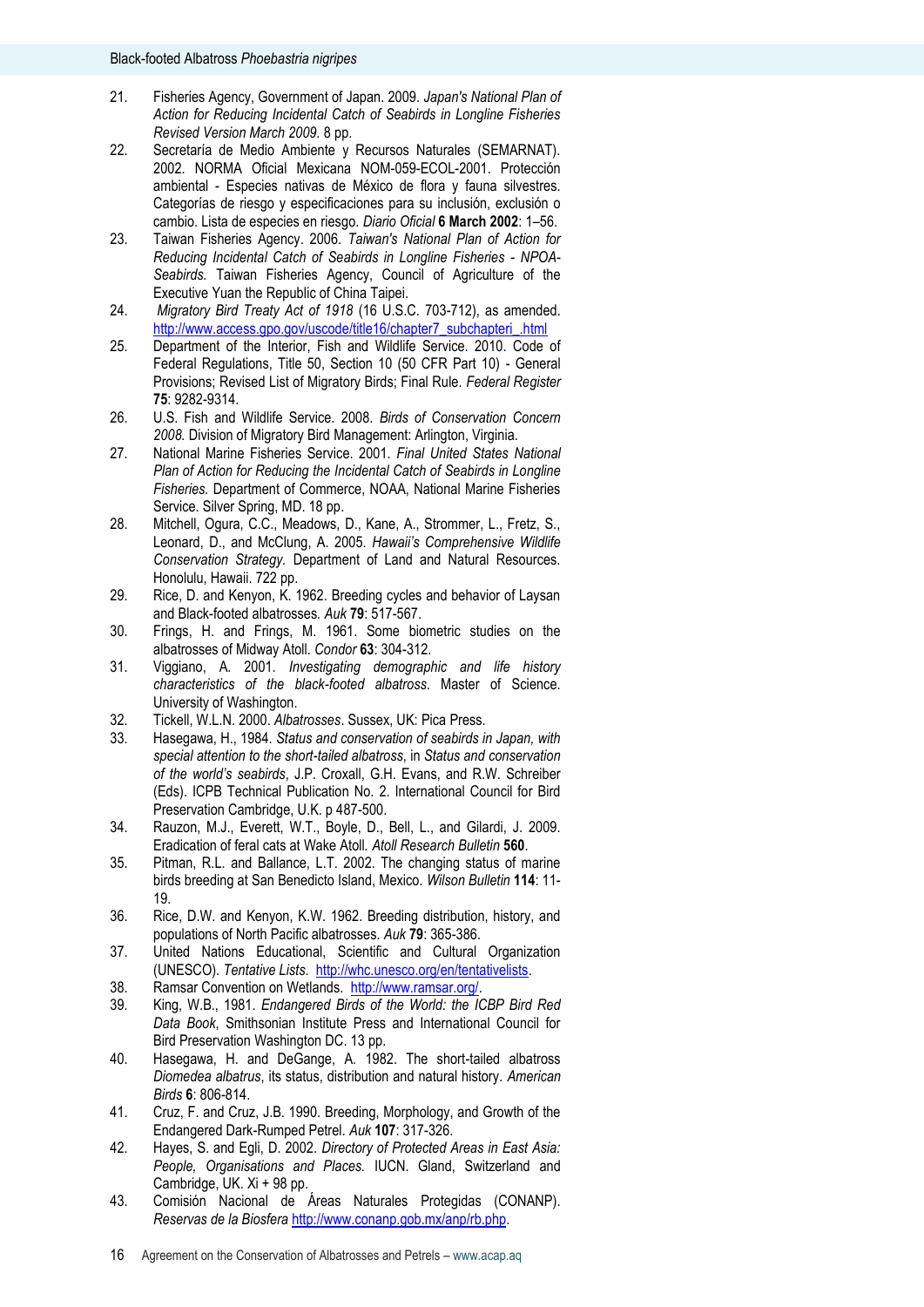- 44. Comisión Nacional de Áreas Naturales Protegidas. 2004. *Programa de Conservación Y Manejo Reserva de la Biosfera Archipiélago de Revillagigedo*.
	- [http://www.conanp.gob.mx/anp/programas\\_manejo/revillagigedo.pdf.](http://www.conanp.gob.mx/anp/programas_manejo/revillagigedo.pdf)
- 45. NOAA. 2008. *Papahānaumokuākea Marine National Monument Management Plan*. [http://hawaiireef.noaa.gov/management/mp/vol1\\_mmp08.pdf.](http://hawaiireef.noaa.gov/management/mp/vol1_mmp08.pdf)
- 46. U.S. Fish and Wildlife Service. 2005. *Regional Seabird Conservation Plan, Pacific Region.* U.S. Fish and Wildlife Service, Migratory Birds and Habitat Programs, Pacific Region. Portland, Oregon <http://www.fws.gov/pacific/migratorybirds/conservation.htm>
- 47. Cunningham, G.B., Weimerskirch, H., and Nevitt, G.A. 2004. Blue petrel (Halobaena caerulea) fledglings respond differently to a food-related odor and a novel odor in a wind tunnel*. Integrative and Comparative Biology* **44**: 542-542.
- 48. Spennemann, D.H.R. 1998. Excessive exploitation of Central Pacific seabird populaitons at the turn of the 20th Century*. Marine Ornithology* **26**: 49-57.
- 49. Ely, C.A. and Clapp, R.B. 1973. The natural history of Laysan Island, Northwestern Hawaiian Islands*. Atoll Reserach Bulletin* **171**.
- 50. Arata, J.A., Sievert, P.R., and Naughton, M.B. 2009. *Status assessment of Laysan and Black-footed albatrosses, North Pacific Ocean, 1923- 2005.* U.S. Geological Survey Scientific Investigation Report 2009-5131. 80 pp.
- 51. Olson, S.L. 1996. History and ornithological journals of the *Tananger* expedition of 1923 to the Northwestern Hawaiian Islands, Johnston and Wake Islands*. Atoll Reserach Bulletin* **433**.
- 52. Flint, E. 2007. *Hawaiian Islands National Wildlife Refuge and Midway Atoll National Wildlife Refuge – Annual nest counts through hatch year 2007.* Unpublished report, U.S. Fish and Wildlife Service, Honolulu, Hawaii.
- 53. Speulda, L.A., Raymond, A., and Parks, V. 1999. *Midway Atoll National Wildlife Refuge historic preservation plan.* Unpublished report, U.S. Fish and Wildlife Service, Midway Atoll NWR, Honolulu, Hawaii.
- 54. Robbins, C.S. 1966. *Birds and aircraft on Midway Islands: 1959-63 investigations.* Special Scientific Report - Wildlife 85.
- 55. Fisher, H.I. and Baldwin, P.H. 1946. War and the birds of Midway Atoll*. Condor* **48**: 3-15.
- 56. Bryan, W.A. 1906. Report of a visit to Midway Island*. B. P. Bishop Museum Occassional Papers* **2**: 37-45.
- 57. Dill, H.R. and Bryan, W.A. 1912. Report of an expedition to Laysan Island in 1911*. U.S. Department of Agriculture Biological Survey Bulletin* **42**: 1-30.
- 58. Bailey, A.M. 1952. Laysan and black-footed albatrosses*. Museum Pictorial* **6**: 1-78.
- 59. Pannekoek, J. and van Strien, A. 2006. TRIM 3.53 (TRends & Indices for Monitoring data). Statistics Netherlands, Voorburg. [http://www.cbs.nl/en-GB/menu/themas/natuur](http://www.cbs.nl/en-GB/menu/themas/natuur-milieu/methoden/trim/default.htm)[milieu/methoden/trim/default.htm](http://www.cbs.nl/en-GB/menu/themas/natuur-milieu/methoden/trim/default.htm)
- 60. Veran, S., Gimenez, O., Flint, E., Kendall, W.L., Doherty, P.F., and Lebreton, J.D. 2007. Quantifying the impact of longline fisheries on adult survival in the black-footed albatross*. Journal of Applied Ecology* **44**: 942-952.
- 61. Sanger, G.A., 1974. *Laysan Albatross (Diomedea immutabilis)*, in *Pelagic studies of seabirds in the Central and Eastern Pacific Ocean*, W.B. King (Ed) Smithsonian Institution: Washington D.C. p 129-153.
- 62. Kappes, M.A., Shaffer, S.A., Tremblay, Y., Foley, D.G., Palacios, D.M., Robinson, P.W., Bograd, S.J., and Costa, D.P. 2010. Hawaiian albatrosses track interannual variability of marine habitats in the North Pacific. *Progress in Oceanography* **86**: 246-260.
- 63. Hyrenbach, K.D., Fernandez, P., and Anderson, D.J. 2002. Oceanographic habitats of two sympatric North Pacific albatrosses during the breeding season*. Marine Ecology-Progress Series* **233**: 283- 301.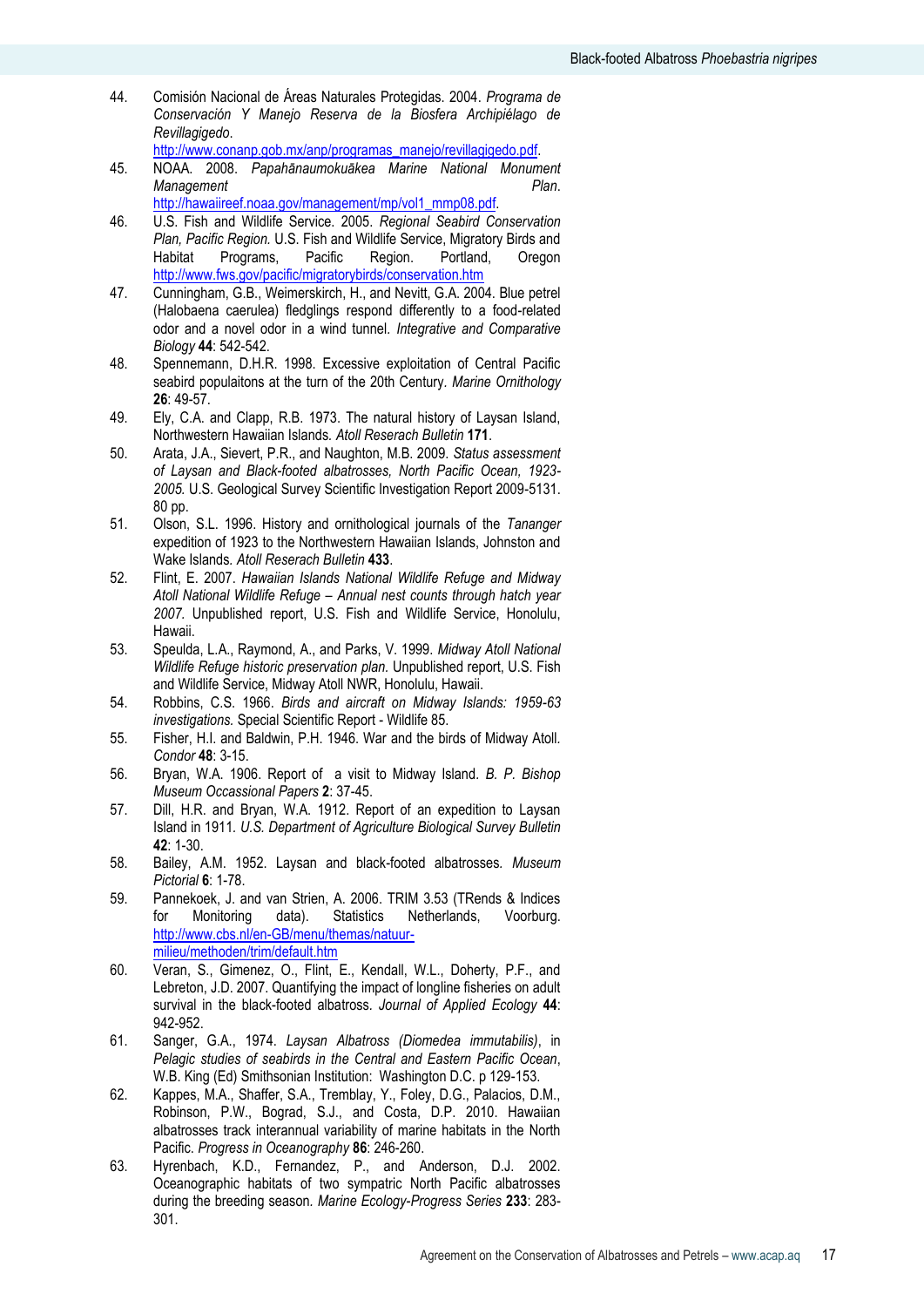- 64. Fernandez, P., Anderson, D., Sievert, P.R., and Huyvaert, J.P. 2001. Foraging destinations of three low-latitude albatross species (*Phoebastria* spp.)*. Journal of Zoology, London* **254**: 391-404.
- 65. Fischer, K., Suryan, R., Roby, D., and Balogh, G. 2009. Post-breeding season distribution of black-footed and Laysan albatrosses satellitetagged in Alaska: Inter-specific differences in spatial overlap with North Pacific fisheries*. Biological Conservation* **142**: 7 5 1 –7 6 0.
- 66. Finkelstein, M., Keitt, B.S., Croll, D.A., Tershy, B., Jarman, W.M., Rodriguez-Pastor, S., Anderson, D.J., Sievert, P.R., and Smith, D.R. 2006. Albatross species demonstrate regional differences in North Pacific marine contamination*. Ecological Applications* **16**: 678-686.
- 67. Miller, L. 1940. Observations on the Black-footed Albatross*. Condor* **42**: 229-238.
- 68. McDermond, D.K. and Morgan, K.H., 1993. *Status and conservation of North Pacific albatrosses*, in *The status, ecology, and conservation of marine birds of the North Pacific*, K. Vermeer, K.T. Briggs, K.H. Morgan, and D. Siegel-Causey (Eds). Canadian Wildlife Service Special Publication: Ottawa. 70-81.
- 69. Briggs, K.T., Tyler, W.B., Lewis, D.B., and Carlson, D.R. 1987. *Bird communities at sea off California: 1975-1983*. Studies in Avian Biology No. 11, ed. F.A. Pitelka: Cooper Ornithological Society. 74 pp.
- 70. Kenyon, J.K., Morgan, K.H., Bentley, M.D., McFarlane Tranquilla, L.A., and Moore, K.E. 2009. *Atlas of pelagic seabirds off the west coast of Canada and adjacent areas.* Canadian Wildlife Service Technical Report Series No. 499. Pacific and Yukon Region, Delta, BC, Canada.
- 71. Springer, A.M., Piatt, J.F., Shuntov, V.P., van Vliet, G.B., Vladimirov, V.L., Kuzin, A.E., and Perlov, A.S. 1999. Marine birds and mammals of the Pacific Subarctic Gyres*. Progress In Oceanography* **43**: 443-487.
- 72. Piatt, J.F., Wetzel, J., Bell, K., DeGange, A.R., Balogh, G.R., Drew, G.S., Geernaert, T., Ladd, C., and Byrd, G.V. 2006. Predictable hotspots and foraging habitat of the endangered short-tailed albatross (*Phoebastria albatrus*) in the North Pacific: Implications for conservation*. Deep-Sea Research Part II -Topical Studies in Oceanography* **53**: 387-398.
- 73. Gould, P.J., Forsell, D.J., and Lensink, C.J. 1982. *Pelagic distribution and abundance of seabirds in the Gulf of Alaska and eastern Bering Sea.* Department of Interior, Fish and Wildlife Service. FWS/OSB-82/48. Washington, D.C.
- 74. Shuntov, V.P. 1972. *Seabirds and the biological structure of the ocean*. Vladivostok: Far Eastern Publishing House.
- 75. Robbins, C.S. and Rice, D.W., 1974. *Recoveries of banded Laysan Albatrosses (Diomedea immutabilis) and Black-footed Albatrosses (D. nigripes)*, in *Pelagic studies of seabirds in the Central and Eastern Pacific Ocean*, W.B. King (Ed) Smithsonian Istitution: Washington D.C. 232-277.
- 76. Shaffer, S.A., Palacios, D.M., Kappes, M.A., Tremblay, Y., Bograd, S.J., Foley, D.G., and Costa, D.P. in prep. Segregation at sea? A tale of two albatross hotspots.
- 77. BirdLife International. 2006. *Analysis of albatross and petrel distribution within the IATTC area: results from the Global Procellariiform Tracking Database. DOCUMENT SAR-7-05b.* Prepared for the Seventh meeting of the IATTC Working Group to Review Stock Assessments, La Jolla, California, 15-19 May 2006.
- 78. Wahl, T.R. and Heinemann, D. 1979. Seabirds and fishing vessels: cooccurance and attractions*. Condor* **81**: 390-396.
- 79. Morgan, K.H., Vermeer, K., and McKelvey, R.W. 1991. *Atlas of pelagic birds of western Canada.* Canadian Wildlife Service. Occasional Paper No. 72. Ottawa.
- 80. Harrison, C.S., Hida, T.S., and Seki, M.P. 1983. Hawaiian seabird feeding ecology. *Wildlife Monographs* **85**: 1-71.
- 81. Whitttow, G.C., 1993. *Black-footed Albatross (Diomedea nigripes)*, in *The Birds of North America, No. 65*, A. Poole and F. Gill (Eds). The Academy of Natural Sciences; The American Ornithologists' Union: Philadelphia.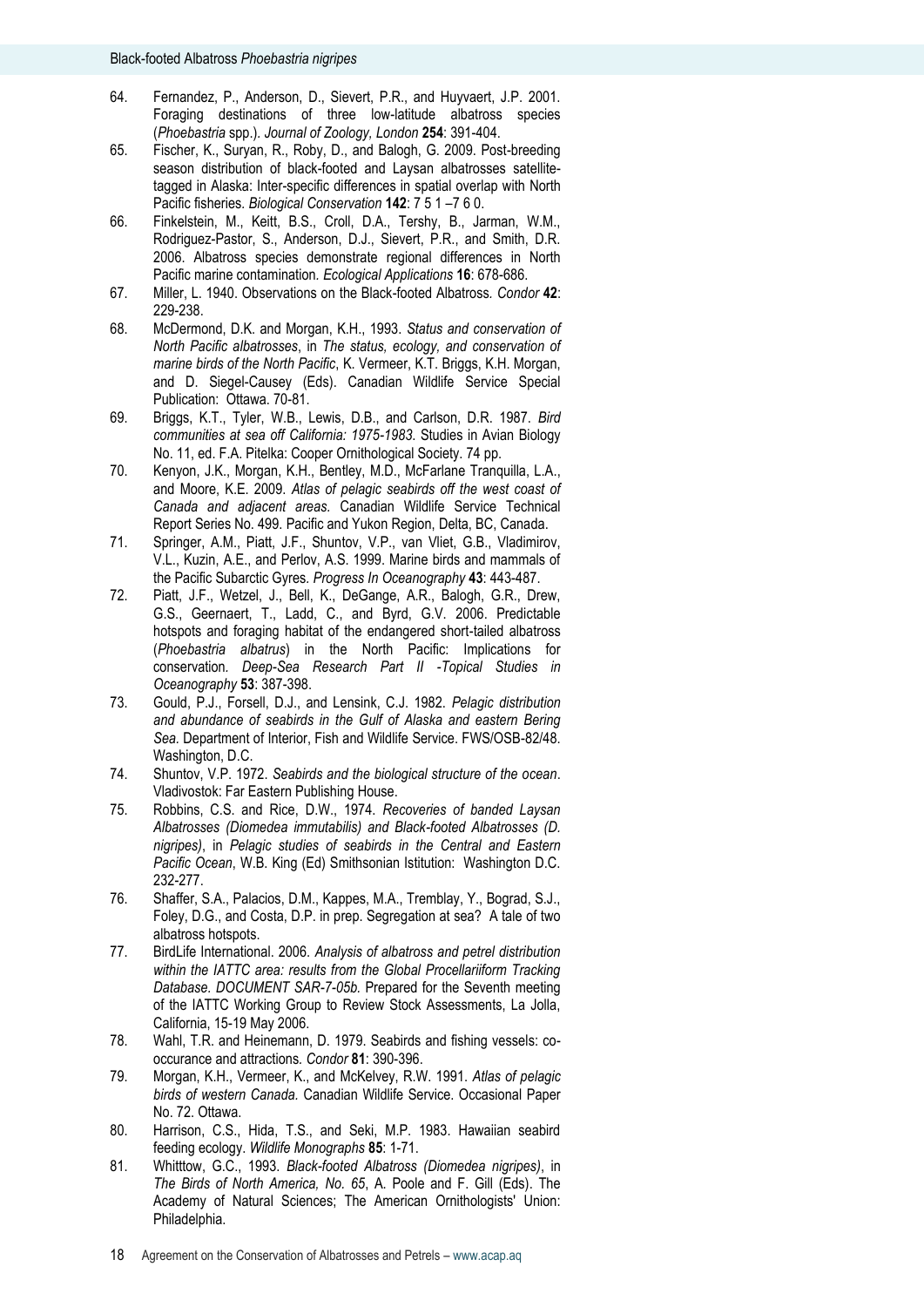- 82. Fernandez, P. and Anderson, D.J. 2000. Nocturnal and diurnal foraging activity of Hawaiian Albatrosses detected with a new immersion monitor*. Condor* **102**: 577-584.
- 83. Gould, P., Ostrom, P., and Walker, W. 1997. Trophic relationships of albatrosses associated with squid and large-mesh drift-net fisheries in the North Pacific Ocean*. Canadian Journal of Zoology-Revue Canadienne De Zoologie* **75**: 549-562.
- 84. Gould, P., Ostrom, P., Walker, W., and Pilichowski, K., 1998. *Laysan and black-footed albatrosses: trophic relationships and driftnet fisheries associations of non-breeding birds*, in *Albatrosses: Biology and Conservation*, G. Robertson and R. Gales (Eds). Surrey Beatty & Sons: Chipping Norton. 199-207.
- 85. Lewison, R.L. and Crowder, L.B. 2003. Estimating fishery bycatch and effects on a vulnerable seabird population*. Ecological Applications* **13**: 743-753.
- 86. United Nations. 1991. *A/RES/46/215 - Large-scale pelagic drift-net fishing and its impact on the living marine resources of the world's oceans and seas.*  [http://www.un.org/Depts/los/general\\_assembly/general\\_assembly\\_resol](http://www.un.org/Depts/los/general_assembly/general_assembly_resolutions.htm) [utions.htm](http://www.un.org/Depts/los/general_assembly/general_assembly_resolutions.htm)
- 87. Kinan, I. 2003. *Annual report on seabird interactions and mitigation efforts in the Hawaii-based longline fishery for calendar years 2000 and 2001.* Administrative Report AR-PIR-03-02. Pacific Islands Regional Office, National Marine Fisheries Service. Honolulu, Hawaii.
- 88. National Marine Fisheries Service (NMFS). 2008. *Annual report on seabird interactions and mitigation efforts in the Hawaii longline fishery for 2007.* Administrative Report. Department of Commerce, NOAA, NMFS, PIRO.
- 89. Huang, H.-W., Chang, K.-Y., and Tai, J.-P. 2008. *Preliminary estimation of seabird bycatch of Taiwanese longline fisheries in the Pacific Ocean*. IATTC Document SAR-9-11c. INTER-AMERICAN TROPICAL TUNA COMMISSION, 9th Stock Assessment Review Meeting. La Jolla, California (USA). 12-16 MAY 2008. <http://www.iattc.org/PDFFiles2/SARM-9-11c-TWN-Seabird-bycatch.pdf>
- 90. Rivera, K.S. 2008. *USA Seabirds and Fisheries in IATTC Area: Update*. SARM-9-11a. INTER-AMERICAN TROPICAL TUNA COMMISSION, 9th Stock Assessment Review Meeting. La Jolla, California, USA. 12-16 May 2008. [http://www.iattc.org/PDFFiles2/SARM-9-11a-USA-Seabirds](http://www.iattc.org/PDFFiles2/SARM-9-11a-USA-Seabirds-and-Fisheries-in-IATTC-Area-Update.pdf)[and-Fisheries-in-IATTC-Area-Update.pdf](http://www.iattc.org/PDFFiles2/SARM-9-11a-USA-Seabirds-and-Fisheries-in-IATTC-Area-Update.pdf)
- 91. Jones, P.D., Hannah, D.J., Buckland, S.J., Day, P.J., Leathem, S.V., Porter, L.J., Auman, H.J., Sanderson, J.T., Summer, C., Ludwig, J.P., Colborn, T.L., and Giesy, J.P. 1996. Persistent synthetic chlorinated hydrocarbons in albatross tissue samples from midway atoll*. Environmental Toxicology and Chemistry* **15**: 1793-1800.
- 92. Auman, H.J., Ludwig, J.P., Summer, C.L., Verbrugge, D.A., Froese, K.L., Colborn, T., and Giesy, J.P. 1997. PCBs, DDE, DDT and TCDD-EQ in two species of albatross on sand island, midway atoll, North Pacific Ocean*. Environmental Toxicology and Chemistry* **16**: 498-504.
- 93. Guruge, K.S., Tanaka, H., and Tanabe, S. 2001. Concentration and toxic potential of polychlorinated biphenyl congeners in migratory oceanic birds from the North Pacific and the Southern Ocean*. Marine Environmental Research* **52**: 271-288.
- 94. Ludwig, J.P., Summer, C.L., Auman, H.J., Gauger, V., Bromley, D., Giesy, J.P., Rolland, R., and Colborn, T., 1998. *The roles of organochlorine contaminants and fisheries bycatch in recent population changes of black-footed and Laysan albatrosses in the North Pacific Ocean*, in *Albatross Biology and Conservation*, G. Robertson and R. Gales (Eds). Surrey Beatty & Sons: Chipping Norton. p 225-238.
- 95. Finkelstein, M.E., Grasman, K.A., Croll, D.A., Tershy, B.R., Keitt, B.S., Jarman, W.M., and Smith, D.R. 2007. Contaminant-associated alteration of immune function in black-footed albatross (*Phoebastria nigripes*), a North Pacific predator*. Environmental Toxicology and Chemistry* **26**: 1896-1903.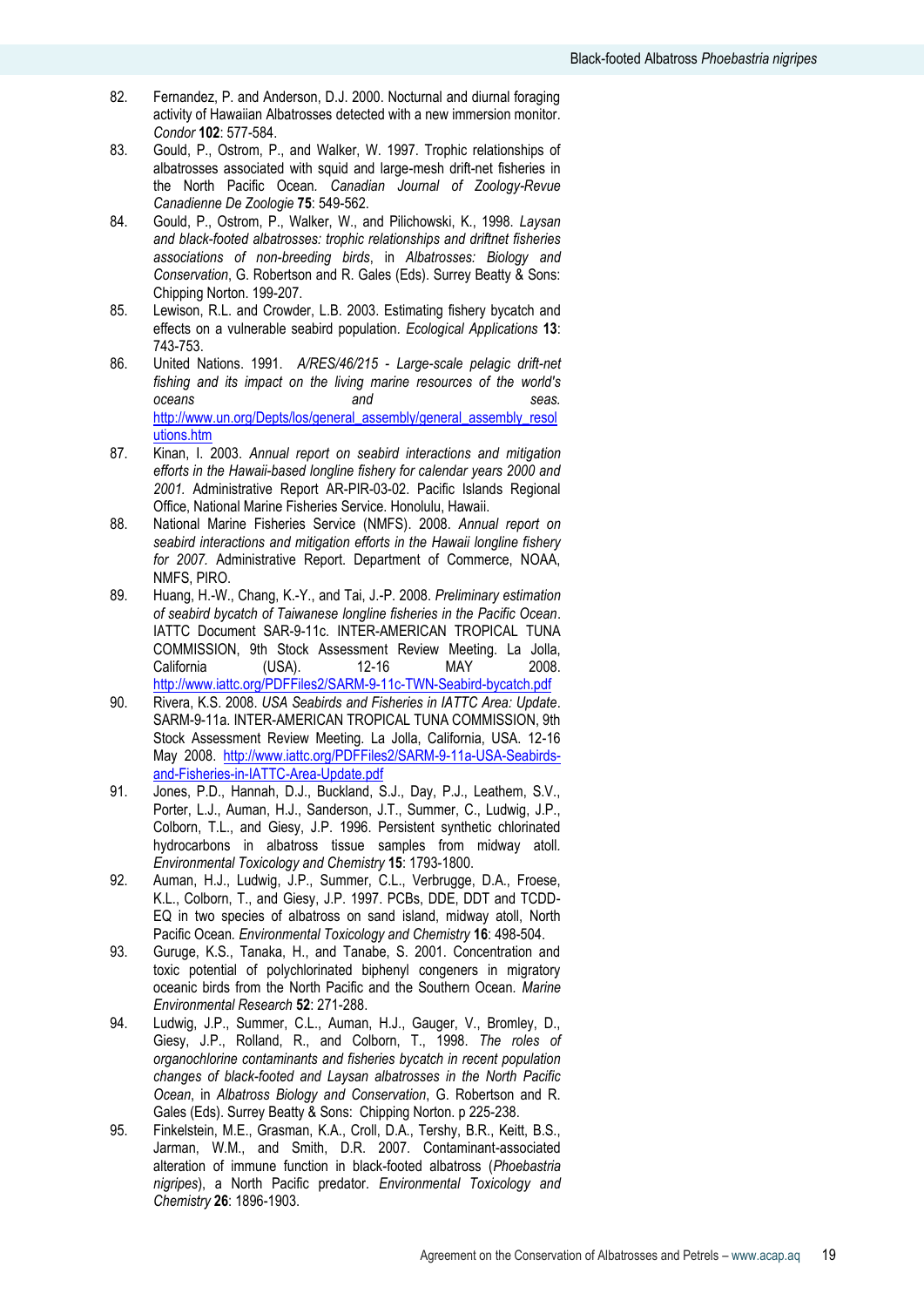- 96. NOAA. 1992. *Oil spill case histories 1967 – 1991.* HMRAD Report No. 92-11. NOAA/Hazardous Materials Response and Assessment Division. Washington, Seattle.
- 97. Fefer, S.I., Harrison, C.S., Naughton, M.B., and Shallenberger, R.J. 1984. 'Synopsis of results of recent seabird research in the Northwestern Hawaiian Islands'. *Proceedings of the second symposium on resource investigations in the Northwestern Hawaiian Islands.* Vol. 1. R.W. Grigg and K.Y. Tanoue (Eds). University of Hawaii Sea Grant College Program. Honolulu, Hawaii. pp. 9-76.
- 98. Sievert, P.R. and Sileo, L., 1993. *The effects of ingested plastic on growth and survival of albatross chicks*, in *The Status, ecology, and conservation of marine birds of the North Pacific*, K. Vermeer, K.T. Briggs, K.H. Morgan, and D. Siegel-Causey (Eds). Canadian Wildlife Service Special Publication: Ottawa. pp. 212-217.
- 99. Fry, M.D., Fefer, S.I., and Sileo, L. 1987. Ingestion of plastic debris by Laysan albatrosses and wedge-tailed shearwaters in the Hawaiian Islands*. Marine Pollution Bulletin* **18**: 339-343.
- 100. Auman, H.J., Ludwig, J.P., Giesy, J.P., and Colborn, T., 1998. *Plastic ingestion by Laysan Albatross chicks on Sand Island, Midway Atoll, in 1994.*, in *Albatross Biology and Conservation*, G. Robertson and R. Gales (Eds). Surrey Beatty & Sons: Chipping Norton. pp. 239-244.

#### **COMPILED BY**

Maura Naughton, U.S. Fish and Wildlife Service, USA Ken Morgan, Environment Canada Kim Rivera, National Oceanographic and Atmospheric Administration (NOAA) - Fisheries, USA

#### **CONTRIBUTORS**

ACAP Status and Trends Working Group Contact: Rosemary Gales Rosemary.Gales@dpiw.tas.gov.au

Wiesława Misiak, ACAP Secretariat

BirdLife International Global Seabird Programme Contact: Cleo Smal[l Cleo.Small@rspb.org.uk](mailto:Cleo.Small@rspb.org.uk) **Maps**: Frances Taylor

**Satellite-tracking data contributors:**  *Tern Island, French Frigate Shoals and Midway Atoll*: Scott A. Shaffer, Michelle Kappes, Yann Tremblay, Daniel P. Costa, Bill Henry, Don A. Croll (University of California Santa Cruz); Dave J. Anderson, Jill Awkerman (Wake Forest University). *At-Sea*: Michelle Hester, David Hyrenbach (Oikonos - Ecosystem Knowledge & Duke University); Rob Suryan, Karen Fischer (Oregon State University); Greg Balogh (U.S. Fish and Wildlife Service)

Tomohiro Deguchi, Yamashina Institute for Ornithology, Japan

Shannon Fitzgerald, NOAA Fisheries,

**Washington** Elizabeth Flint, U.S. Fish and Wildlife Service,

Hawaii

Aaron Hebshi, Pacific Air Force, Hawaii R. William Henry, University of California Santa Cruz, California

Ed Melvin, Washington Sea Grant, University of Washington

Noboru Nakamura, Yamashina Institute for Ornithology, Japan

Mark Rauzon, Marine Endeavors, California Marc Romano, U.S. Fish and Wildlife Service, Oregon

Scott A. Shaffer, University of California Santa Cruz, California

Paul Sievert, Massachusetts Cooperative Fish & Wildlife Research Unit

Chris Swenson, U.S. Fish and Wildlife Service, Hawaii

Bernie Tershy, University of California, Santa Cruz

Lewis VanFossen, NOAA Fisheries, Hawaii Brenda Zaun, U.S. Fish and Wildlife Service, Hawaii

#### **RECOMMENDED CITATION**

Agreement on the Conservation of Albatrosses and Petrels. 2010*. Species assessments:* Black-footed Albatross *Phoebastria nigripes.* Downloaded from [http://www.acap.aq](http://www.acap.aq/) on 16 September 2010.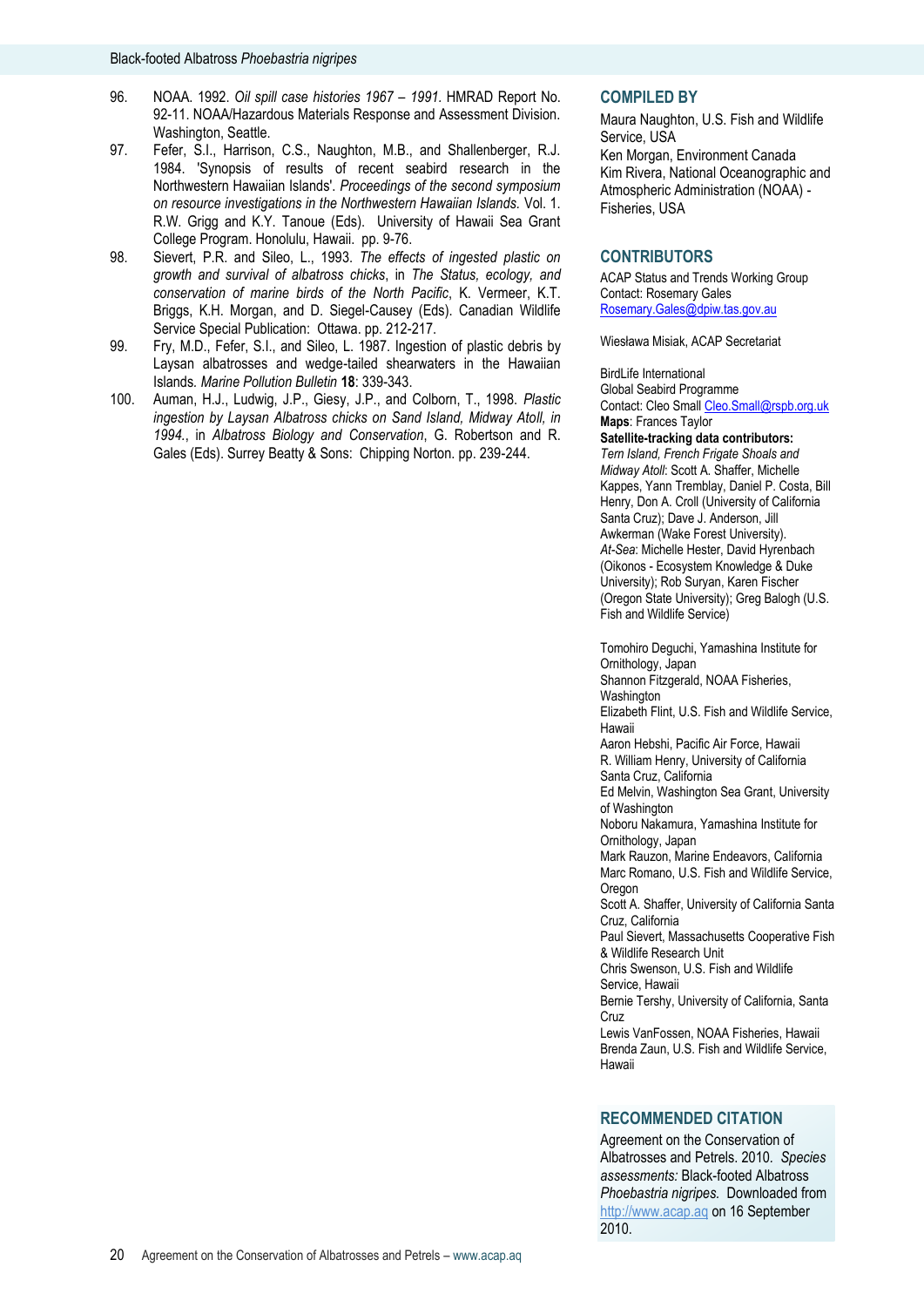# **GLOSSARY AND NOTES**

# **(i) Years**.

The "split-year" system is used. Any count (whether active nests with eggs, breeding pairs, or chicks) is reported as the year in which the chick hatched; i.e. the second half of the split year, (e.g., eggs laid in 2007, chicks hatched and fledged in 2008, counts reported as 2008).

If a range of years is presented, it should be assumed that the monitoring was continuous during that time. If the years of monitoring are discontinuous, the actual years in which monitoring occurred are indicated.

# **(ii) Methods Rating Matrix (based on NZ rating system)**

#### **METHOD**

**A** Counts of nests with eggs (Errors here are detection errors (the probability of not detecting a bird despite its being present during a survey), the "nest-failure error" (the probability of not counting a nesting bird because the nest had failed prior to the survey, or had not laid at the time of the survey) and sampling error).

**B** Counts of chicks and extrapolation (Errors here are detection error, sampling and nest-failure error. The latter is probably harder to estimate later in the breeding season than during the incubation period, due to the tendency for egg- and chick-failures to show high interannual variability compared with breeding frequency within a species).

**C** Counts of nest sites (Errors here are detection error, sampling error and "occupancy error" (probability of counting a site or burrow as active despite it's not being used for nesting by birds during the season).

**D** Aerial-photo (Errors here are detection errors, nest-failure error, occupancy error and sampling error (error associated with counting sites from photographs), and "visual obstruction bias" - the obstruction of nest sites from view, always underestimating numbers).

**E** Ship- or ground- based photo (Errors here are detection error, nest-failure error, occupancy error, sampling error and "visual obstruction bias" (the obstruction of nest sites from view from low-angle photos, always underestimating numbers)

**F** Unknown

**G** Count of eggs in subsample population

**H** Count of chicks in subsample population and extrapolation (chicks x breeding success - no count of eggs)

#### **RELIABILITY**

- **1** Census with errors estimated
- **2** Distance-sampling of representative portions of colonies/sites with errors estimated
- **3** Survey of quadrats or transects of representative portions of colonies/sites with errors estimated
- **4** Survey of quadrats or transects without representative sampling but with errors estimated
- **5** Survey of quadrats or transects without representative sampling nor errors estimated
- **6** Unknown

#### **(iii) Population Survey Accuracy**

**High** Within 10% of stated figure:

**Medium** Within 50% of stated figure:

**Low** Within 100% of stated figure (e.g. coarsely assessed via area of occupancy and assumed density) **Unknown**

#### **(iv) Population Trend**

Where calculated, trend analyses were run in TRIM software using the linear trend model with stepwise selection of change points (missing values removed) with serial correlation taken into account but not overdispersion.

#### **(v) Productivity (Breeding Success)**

Defined as proportion of eggs that survive to chicks at/near time of fledging unless indicated otherwise